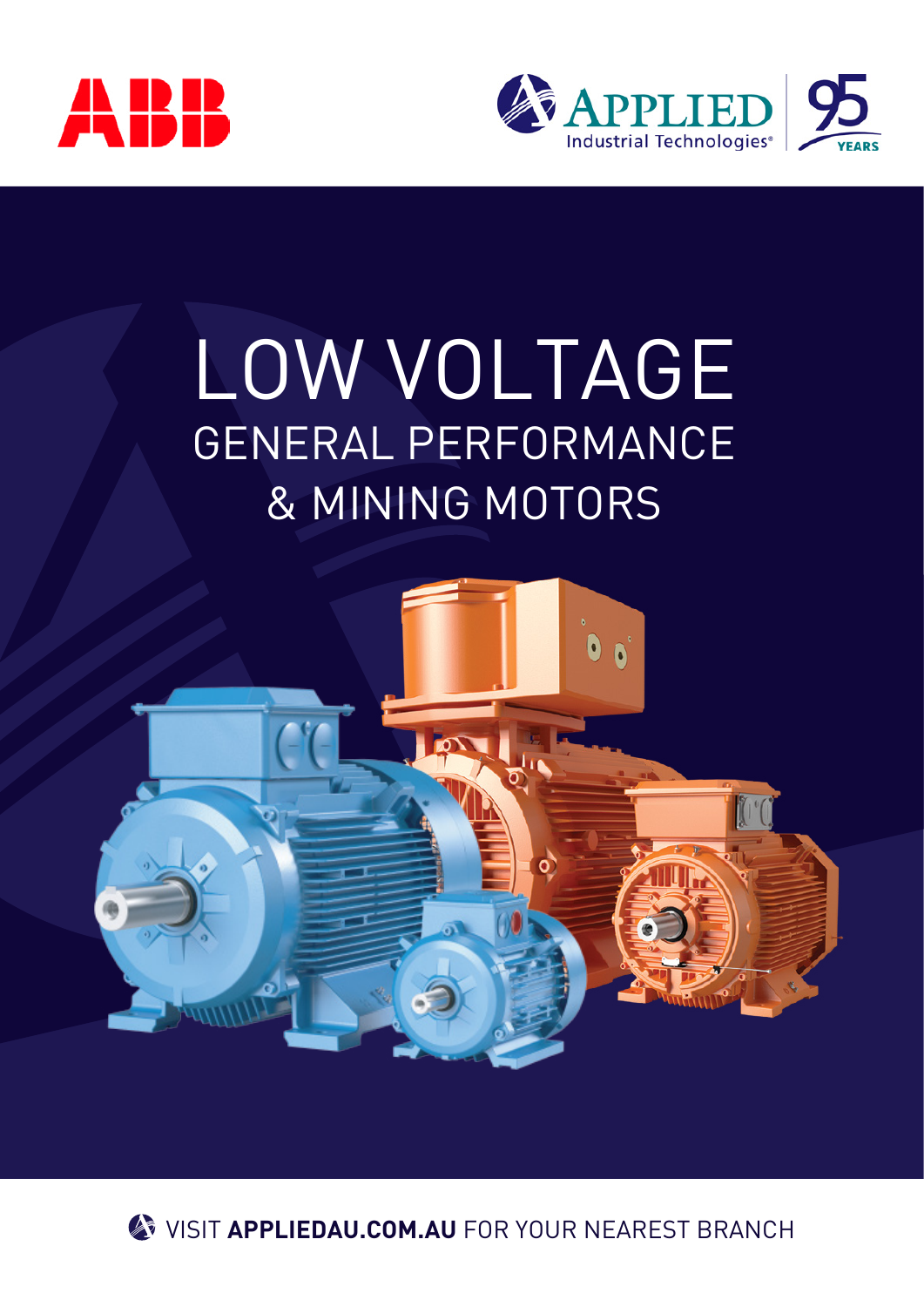## **ORDERING INFORMATION**



#### EXPLANATION OF THE PRODUCT CODE

| Motor type | Motor size  | Product code                     | Mounting arrangement code,<br>Voltage and frequency code,<br><b>Generation code</b> | <b>Variant codes</b> |
|------------|-------------|----------------------------------|-------------------------------------------------------------------------------------|----------------------|
|            | M2BAX 112MA | 3GBA 112 310 - ADD               |                                                                                     | 002, etc.            |
|            |             | 1 2 3 4 5 6 7 8 9 10 11 12 13 14 |                                                                                     |                      |

#### **Positions 1 to 4**

| 3GBA:           | Totally enclosed fan cooled squirrel cage motor<br>with cast iron frame |
|-----------------|-------------------------------------------------------------------------|
|                 |                                                                         |
|                 | Positions 5 and 6                                                       |
| <b>IEC</b> size |                                                                         |
| 07:             | 71                                                                      |
| 08:             | 80                                                                      |
| 09:             | 90                                                                      |
| 10:             | 100                                                                     |
| 11:             | 112                                                                     |
| 13:             | 132                                                                     |
| 16:             | 160                                                                     |
| 18:             | 180                                                                     |
| 20:             | 200                                                                     |
| 22:             | 225                                                                     |
| 25:             | 250                                                                     |
| 28:             | 280                                                                     |
| 31:             | 315                                                                     |
| 35:             | 355                                                                     |

### **Position 13 (marked with black dot in data tables)**

#### **Voltage and frequency**

|    | Single-speed motors                                                              |
|----|----------------------------------------------------------------------------------|
| D: | 400 VA. 690 VY. 380 VA. 660 VY. 50 Hz<br>440 V $\Delta$ , 460 V $\Delta$ , 60 Hz |
| S: | 230 VA, 400 VY, 220 VA, 380 VY, 50 Hz<br>440 VY, 460 VA 60 Hz*                   |
|    |                                                                                  |

\*) M2AA 200 is not available for voltages less than 380 VD

#### **Position 14**

**A, B, C...**= Generation code followed by variant codes

Efficiency values are given according to IEC 60034-2- 1; 2014

For detailed dimension drawings please see our web-pages 'www.abb.com/motors&generators' or contact ABB.

#### **Position 7**

| 2 poles |                    |  |
|---------|--------------------|--|
| 4 poles |                    |  |
| 6 poles |                    |  |
|         | Speed (Pole pairs) |  |

#### **Positions 8 to 10**

Running number

**Position 11**

-(dash)

#### **Position 12 (marked with black dot in data tables)**

Mounting arrangement

A: Foot-mounted, top-mounted terminal box

B: Flange-mounted, large flange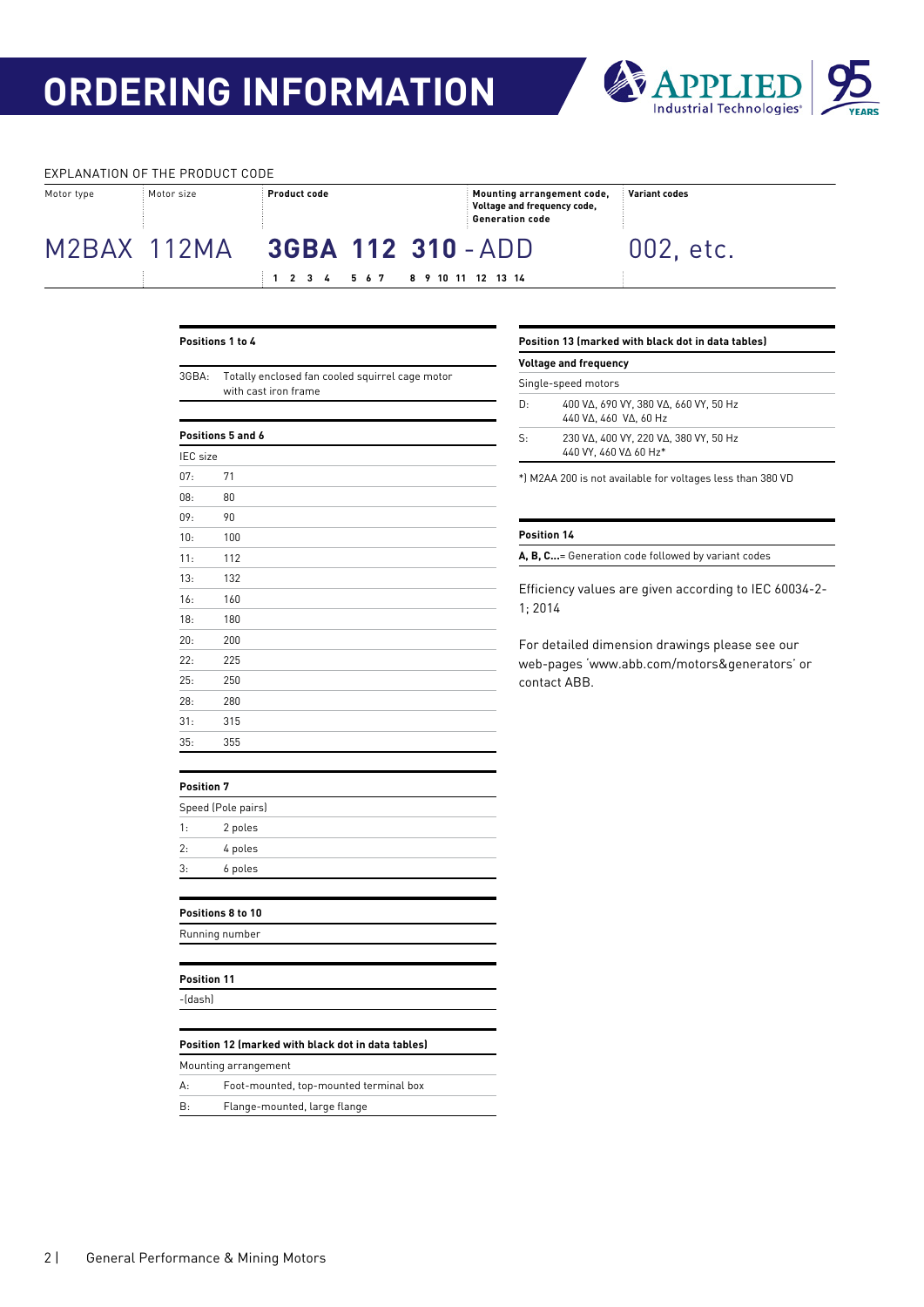## **RATING PLATES**



01 Rating plate for IE2 General performance cast iron M2BAX motor.

02 Rating plate for IE3 General performance cast iron M2BAX motor.

The motor's main rating plate shows the motor's performance values with various connections at nominal speed. The rating plate also shows the efficiency level (IE2, IE3), year of manufacture, and the lowest nominal efficiency at 100, 75, and 50 % nominal load.

The lubrication plate specifies regreasing amount, regreasing interval in hours - depending on the mounting position and ambient temperature - and types of lubricant recommended.

| 3-Motor           |   |    | M2BAX            | IEC60034-1<br>160MLA 4 IMB3/IM1001 |      |                                                                   | 2015<br>$\tilde{\phantom{a}}$ |
|-------------------|---|----|------------------|------------------------------------|------|-------------------------------------------------------------------|-------------------------------|
| 3030389-1         |   |    |                  |                                    |      |                                                                   |                               |
| No. 3G1P194700429 |   |    |                  |                                    |      | Ins. cl.                                                          | F<br>55<br>IP                 |
| ٧                 |   | Hz | kW               | r/min                              | А    | $cos \phi$                                                        | Duty                          |
| 690               | Y | 50 | 11               | 1477                               | 13.0 | 0.79                                                              | S1                            |
| 400               | D | 50 | 11               | 1477                               | 22.4 | 0.79                                                              | S <sub>1</sub>                |
| 660               | Y | 50 | 11               | 1474                               | 13.2 | 0.82                                                              | S1                            |
| 380               | D | 50 | 11               | 1474                               | 22.7 | 0.82                                                              | S <sub>1</sub>                |
| 440               | D | 60 | 11               | 1778                               | 18.7 | 0.81                                                              | S1                            |
| 460               | D | 60 | 11               | 1777                               | 19.1 | 0.83                                                              | S <sub>1</sub>                |
|                   |   |    |                  |                                    |      | IE2-50Hz-89.8%(100%)-89.9%(75%)-89.2%(50%) / IE2-60Hz-91.0%(100%) |                               |
| Product code      |   |    | 3GBA162410-ADC   |                                    |      |                                                                   |                               |
|                   |   |    | $6209 - 27 / C3$ | 6209-2Z/C3                         |      |                                                                   | 134 kg                        |

| $\supset$ and     |   |    |                      |            |                                                               |          |                |
|-------------------|---|----|----------------------|------------|---------------------------------------------------------------|----------|----------------|
| C€                |   |    | IE <sub>3</sub>      | IEC60034-1 |                                                               |          |                |
| 3- Motor          |   |    |                      |            | M2BAX 280SMC 4 IMB3/IM1001                                    |          | 2014           |
|                   |   |    |                      |            |                                                               |          | ∠⊸             |
| 3026614-1         |   |    |                      |            |                                                               |          |                |
| No. 3G1P144001206 |   |    |                      |            |                                                               | Ins. cl. | F<br>55<br>ΙP  |
| ν                 |   | Hz | kW                   | r/min      | A                                                             | cos φ    | Duty           |
| 690               | Υ | 50 | 90                   | 1485       | 92                                                            | 0.86     | S <sub>1</sub> |
| 400               | D | 50 | 90                   | 1485       | 159                                                           | 0.86     | S <sub>1</sub> |
| 660               | Υ | 50 | 90                   | 1483       | 96                                                            | 0.87     | <b>S1</b>      |
| 380               | D | 50 | 90                   | 1483       | 166                                                           | 0.87     | S <sub>1</sub> |
| 440               | D | 60 | 90                   | 1785       | 144                                                           | 0.86     | S <sub>1</sub> |
| 460               | D | 60 | 90                   | 1786       | 139                                                           | 0.85     | S <sub>1</sub> |
| Product code      |   |    | 3GBA282230-ADM       |            | IE3-50Hz-95.2(100%)-95.6(75%)-95.5(50%) / IE3-60Hz-95.4(100%) |          |                |
|                   |   |    | $6217/C3$ $\sqrt{2}$ | 6217/C3    |                                                               |          | 621 kg         |
|                   |   |    |                      |            |                                                               |          |                |

 $\overline{\phantom{a}}$ 01

 $\overline{\phantom{a}}$ 02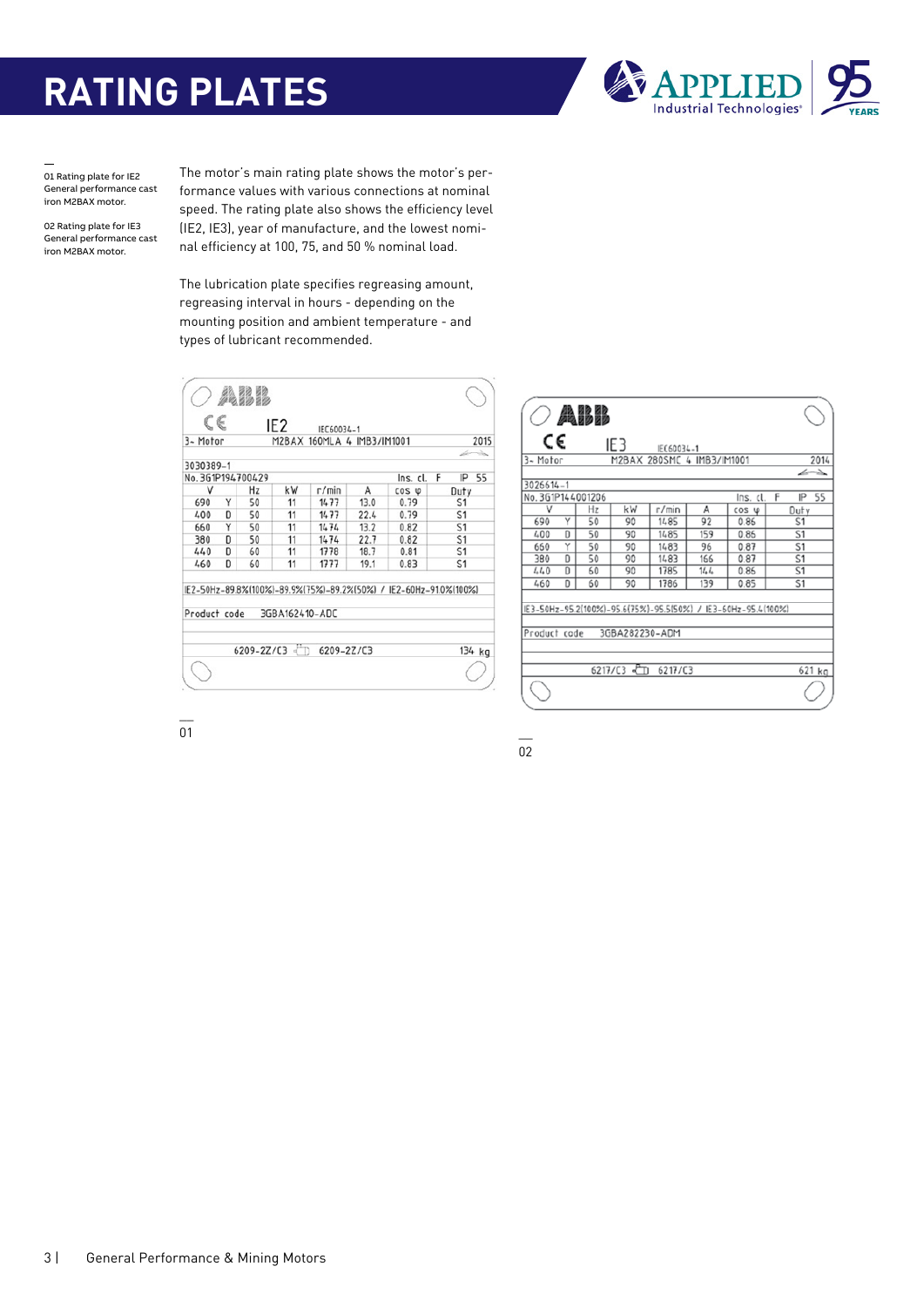60

**APPLIED** 

# IE3 General performance cast iron motors 2 Pole / 3000 RPM

**IP 66 - IC 411 - Insulation class F, temperature rise class B IE3 efficiency class according to IEC 60034-30-1; 2014**

|                     |                        |                     |                     | <b>Efficiency</b> | IEC 60034-30-1: 2014 |                    |                                        | Current |                       | <b>Torque</b> |                |                                                                                                                     | Moment                                            |              | Sound                                   |
|---------------------|------------------------|---------------------|---------------------|-------------------|----------------------|--------------------|----------------------------------------|---------|-----------------------|---------------|----------------|---------------------------------------------------------------------------------------------------------------------|---------------------------------------------------|--------------|-----------------------------------------|
| <b>Output</b><br>kW | Motor type             | <b>Product code</b> | Speed load<br>r/min | Full<br>100%      | 3/4<br>load<br>75%   | 1/2<br>load<br>50% | Power<br>factor I <sub>N</sub><br>Cos⊕ | A       | $I_{s}/I_{N}$         | $T_{N}$<br>Nm |                | $T_{\scriptscriptstyle\rm N}/T_{\scriptscriptstyle\rm N}$ $T_{\scriptscriptstyle\rm N}/T_{\scriptscriptstyle\rm N}$ | of inertia<br>$J = 1/4$<br>$GD2$ kgm <sup>2</sup> | Weight<br>kg | pressure<br>Level L <sub>PA</sub><br>dB |
|                     | $3000$ r/min = 2 poles |                     |                     | 400 V 50 Hz       |                      |                    |                                        |         | <b>CENELEC-design</b> |               |                |                                                                                                                     |                                                   |              |                                         |
| 0.37                | M2BAX 71MC 2           | 3GBA071330-••D      | 2819                | 76,5              | 76                   | 73,4               | 0.8                                    | 0,86    | 6,6                   | 1,26          | 2,7            | 3,2                                                                                                                 | 0,00035                                           | 10           | 50                                      |
| 0.55                | M2BAX 71MB 2           | 3GBA071320-••D      | 2816                | 78,4              | 78.1                 | 75,9               | 0.8                                    | 1,27    | 6,1                   | 1,88          | 2,7            | 3,2                                                                                                                 | 0,0004                                            | 10           | 49                                      |
| 1.1                 | M2BAX 80MD 2           | 3GBA081340-••D      | 2862                | 82,7              | 83,1                 | 82,4               | 0,81                                   | 2,37    | 7,5                   | 3,67          | 3,2            | $\frac{1}{4}$                                                                                                       | 0.00102                                           | 17           | 59                                      |
| 1.5                 | M2BAX 90SB 2           | 3GBA091120-••D      | 2913                | 84,2              | 84,1                 | 82,6               | 0,84                                   | 3,02    | 8,7                   | 4,93          | 2,9            | 3,9                                                                                                                 | 0,00234                                           | 23           | 54                                      |
| 2.2                 | M2BAX90SLA 2           | 3GBA091010-••D      | 2917                | 85,9              | 85,6                 | 84.2               | 0,83                                   | 4,39    | 9,8                   | 7,22          | 3,4            | 4,2                                                                                                                 | 0,003                                             | 26           | 66                                      |
| 3                   | M2BAX 100LKA 2         | 3GBA101810-••D      | 2908                | 87.1              | 88.1                 | 87.8               | 0,91                                   | 5,41    | 9.7                   | 9,79          | 3,1            | $\overline{4}$                                                                                                      | 0.00691                                           | 42           | 60                                      |
| 4                   | M2BAX 112MB 2          | 3GBA111320-••D      | 2904                | 88.1              | 89                   | 89.2               | 0.9                                    | 7,23    | 9.3                   | 13.19         | 2.8            | 3.7                                                                                                                 | 0.00711                                           | 42           | 64                                      |
| 5.5                 | M2BAX 132SMA 2         | 3GBA131210-••D      | 2934                | 89,2              | 89,8                 | 89                 | 0,82                                   | 10,6    | 8,9                   | 17,91         | 2,4            | 4.1                                                                                                                 | 0,0136                                            | 64           | 65                                      |
| 7.5                 | M2BAX 132SME 2         | 3GBA131250-••D      | 2901                | 90.1              | 91.1                 | 91,2               | 0,91                                   | 13,1    | 7,3                   | 24,72         | 2,2            | 3,7                                                                                                                 | 0,02                                              | 83           | 71                                      |
| 11                  | M2BAX 160MLA 2         | 3GBA161410-••F      | 2943                | 91,2              | 92                   | 91.6               | 0,91                                   | 19,1    | 7,2                   | 35,57         | 2,6            | 3.6                                                                                                                 | 0.057                                             | 121          | 69                                      |
| 15                  | M2BAX 160MLB 2         | 3GBA161420-••F      | 2947                | 91.9              | 92,2                 | 91,8               | 0,88                                   | 26,5    | 8,2                   | 48,49         | 3,2            | 4,2                                                                                                                 | 0,063                                             | 128          | 69                                      |
| 18.5                | M2BAX 160MLC 2         | 3GBA161430-••F      | 2949                | 92,4              | 93                   | 92,6               | 0,9                                    | 32      | 9                     | 59,81         | 3,3            | 3,9                                                                                                                 | 0,076                                             | 145          | 73                                      |
| 22                  | M2BAX 180MLA 2         | 3GBA181410-••F      | 2941                | 92,7              | 93                   | 92,7               | 0,84                                   | 41,1    | 8,7                   | 71,42         | 3,4            | 4,1                                                                                                                 | 0,073                                             | 152          | 70                                      |
| 30                  | M2BAX 200MLA 2         | 3GBA201410-••F      | 2961                | 93.3              | 93.3                 | 92.6               | 0.89                                   | 52      | 10                    | 96.89         | 3.7            | 4.1                                                                                                                 | 0.144                                             | 250          | 80                                      |
| 37                  | M2BAX 200MLB 2         | 3GBA201420-••F      | 2951                | 93.7              | 93.9                 | 93.3               | 0.89                                   | 63.9    | 10.5                  | 119           | 4,2            | 4.1                                                                                                                 | 0.16                                              | 268          | 78                                      |
| 45                  | M2BAX 225SMA 2         | 3GBA221210-••F      | 2962                | 94                | 94                   | 93,3               | 0,85                                   | 81,3    | 9.3                   | 145.4         | 3,8            | 4.1                                                                                                                 | 0,223                                             | 278          | 80                                      |
| 55                  | M2BAX 250SMA 2         | 3GBA251210-••F      | 2965                | 94,3              | 94,3                 | 93,7               | 0,87                                   | 96,4    | 7,4                   | 177,1         | 3,4            | 3                                                                                                                   | 0,344                                             | 335          | 78                                      |
| 75                  | M2BAX 280SMB 2         | 3GBA281220-••M      | 2978                | 94,7              | 94,6                 | 93,6               | 0,88                                   | 130     | $7\overline{ }$       | 240           | 2,3            | 3                                                                                                                   | 0,9                                               | 596          | 74                                      |
| 90                  | M2BAX 280SMC 2         | 3GBA281230-••M      | 2975                | 95                | 95                   | 94.2               | 0,88                                   | 156     | 6,4                   | 289           | 2,1            | 2,8                                                                                                                 | 0,99                                              | 618          | 74                                      |
| 110                 | M2BAX 315SMB 2         | 3GBA311220-••M      | 2982                | 95,2              | 94.9                 | 93,9               | 0,87                                   | 192     | $7\overline{ }$       | 352           | 1,8            | 2,7                                                                                                                 | 1,3                                               | 801          | 78                                      |
| 132                 | M2BAX 315SMC 2         | 3GBA311230-••M      | 2982                | 95.4              | 95.4                 | 94.6               | 0.87                                   | 229     | 6.8                   | 422           | $\overline{2}$ | 2.8                                                                                                                 | 1.5                                               | 852          | 78                                      |
| 160                 | M2BAX 315SMD 2         | 3GBA311240-••M      | 2983                | 95.6              | 95.6                 | 94.9               | 0.87                                   | 275     | 7,4                   | 512           | 2,2            | 2.8                                                                                                                 | 1.7                                               | 909          | 78                                      |
| 200                 | 1] M2BAX 315MLA 2      | 3GBA311410-••M      | 2983                | 95.8              | 96                   | 95,5               | 0,88                                   | 342     | 7,5                   | 640           | 2,3            | 3,1                                                                                                                 | 2,1                                               | 1051         | 81                                      |
| 250                 | M2BAX 355SMA 2         | 3GBA351210-••M      | 2985                | 95,8              | 95,6                 | 94,6               | 0,89                                   | 423     | 7,7                   | 800           | 2,1            | 3,3                                                                                                                 | 3                                                 | 1412         | 83                                      |
| 315                 | M2BAX 355SMB 2         | 3GBA351220-••M      | 2980                | 95.8              | 95,7                 | 95                 | 0,89                                   | 529     | $7\overline{ }$       | 1009          | 2,1            | 3                                                                                                                   | 3,4                                               | 1495         | 83                                      |
| 355                 | M2BAX 355SMC 2         | 3GBA351230-••M      | 2984                | 95.8              | 95,8                 | 95                 | 0,88                                   | 605     | 7,2                   | 1136          | 2,2            | 3                                                                                                                   | 3,6                                               | 1565         | 83                                      |

1) Temperature rise class F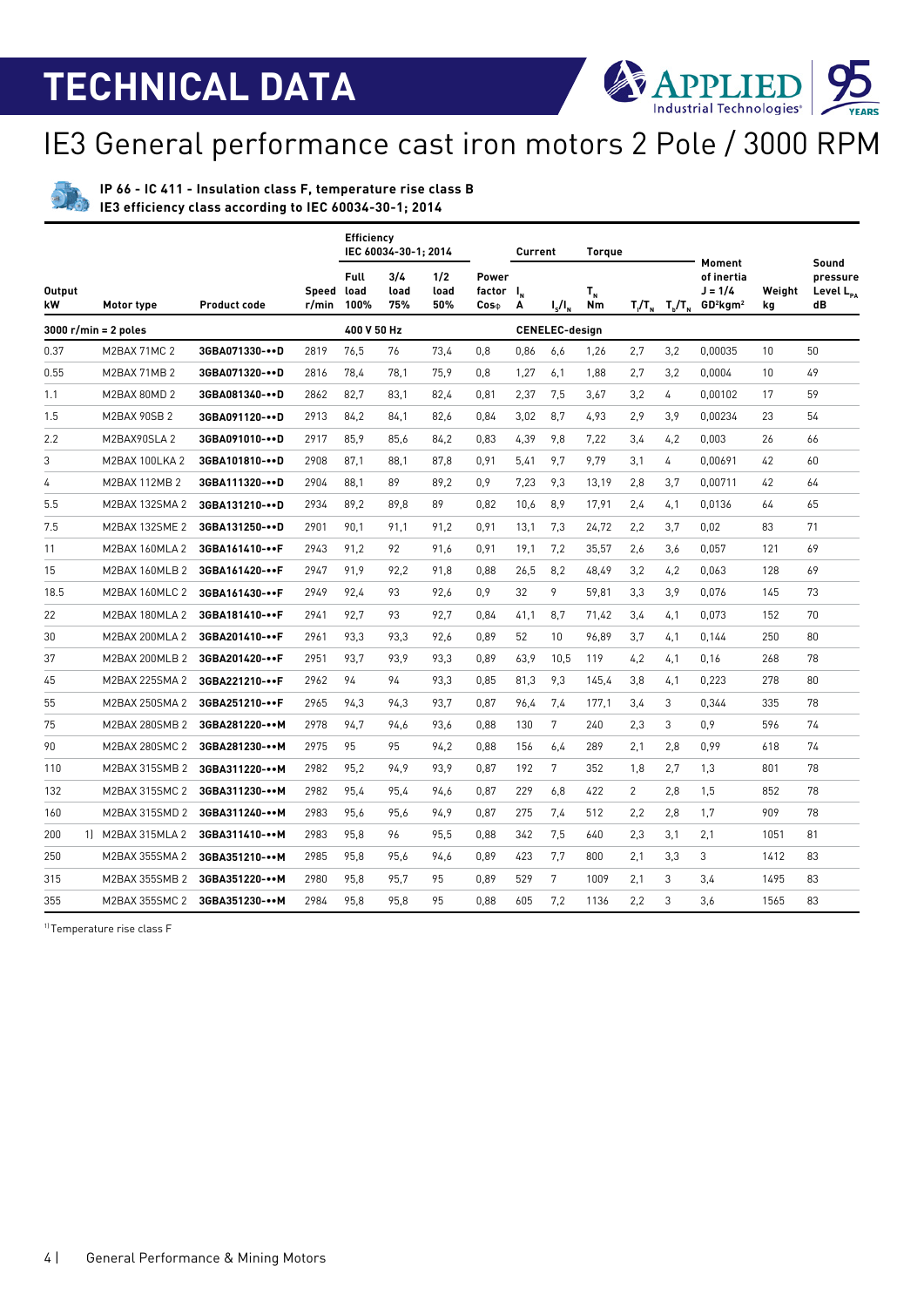60

**APPLIED** 

### IE3 General performance cast iron motors 4 Pole / 1500 RPM

**IP 66 - IC 411 - Insulation class F, temperature rise class B IE3 efficiency class according to IEC 60034-30-1; 2014**

|                     |                        |                     |                     | Efficiency   | IEC 60034-30-1; 2014 |                    |                                                    | Current |                       | Torque        |     |                                                                                                                     | Moment                                                      |              | Sound                                   |
|---------------------|------------------------|---------------------|---------------------|--------------|----------------------|--------------------|----------------------------------------------------|---------|-----------------------|---------------|-----|---------------------------------------------------------------------------------------------------------------------|-------------------------------------------------------------|--------------|-----------------------------------------|
| <b>Output</b><br>kW | Motor type             | <b>Product code</b> | Speed load<br>r/min | Full<br>100% | 3/4<br>load<br>75%   | 1/2<br>load<br>50% | Power<br>factor I <sub>N</sub><br>Cos <sub>Φ</sub> | A       | $I_{s}/I_{N}$         | $T_{N}$<br>Nm |     | $T_{\scriptscriptstyle\rm I}/T_{\scriptscriptstyle\rm N}$ $T_{\scriptscriptstyle\rm b}/T_{\scriptscriptstyle\rm N}$ | of inertia<br>$J = 1/4$<br>GD <sup>2</sup> kgm <sup>2</sup> | Weight<br>kq | pressure<br>Level L <sub>PA</sub><br>dB |
|                     | 1500 $r/min = 4$ poles |                     |                     | 400 V 50 Hz  |                      |                    |                                                    |         | <b>CENELEC-design</b> |               |     |                                                                                                                     |                                                             |              |                                         |
| 0.25                | M2BAX 71MB 4           | 3GBA072320-••D      | 1440                | 73.5         | 70.1                 | 63.8               | 0.64                                               | 0,78    | 6,1                   | 1.67          | 2.7 | 3.5                                                                                                                 | 0.00075                                                     | 10           | 41                                      |
| 0.37                | M2BAX 71MLA 4          | 3GBA072410-••D      | 1441                | 77,3         | 74,9                 | 69,8               | 0,66                                               | 1,06    | 6,8                   | 2,47          | 2,7 | 3,8                                                                                                                 | 0,00098                                                     | 12           | 50                                      |
| 0.55                | M2BAX 80MC 4           | 3GBA082330-••D      | 1445                | 80.8         | 80,8                 | 78,1               | 0,75                                               | 1,31    | 7,8                   | 3,64          | 2,6 | 3,9                                                                                                                 | 0,00228                                                     | 17           | 48                                      |
| 0.75                | M2BAX 80MLA 4          | 3GBA082410-••D      | 1444                | 82,5         | 81,3                 | 78                 | 0,72                                               | 1,79    | 8.4                   | 4,86          | 3,8 | 4,6                                                                                                                 | 0,00295                                                     | 21           | 48                                      |
| 1.1                 | M2BAX 90SB 4           | 3GBA092120-••D      | 1439                | 84.1         | 83.2                 | 80.9               | 0.74                                               | 2,57    | 7.7                   | 7,23          | 3,6 | 4,2                                                                                                                 | 0.00394                                                     | 23           | 47                                      |
| 1.5                 | M2BAX 90SLA 4          | 3GBA092010-••D      | 1444                | 85.3         | 84,2                 | 81.3               | 0,7                                                | 3,65    | 8,3                   | 9,87          | 4,6 | 5,4                                                                                                                 | 0,00485                                                     | 25           | 44                                      |
| 2.2                 | M2BAX 100LB 4          | 3GBA102520-••D      | 1451                | 86,7         | 86,6                 | 84,5               | 0,77                                               | 4,77    | 9,2                   | 14,54         | 3,4 | 4,4                                                                                                                 | 0,00863                                                     | 34           | 50                                      |
| 3                   | M2BAX 100LKA 4         | 3GBA102810-••D      | 1450                | 87.7         | 87,6                 | 86.5               | 0,8                                                | 6,18    | 9,8                   | 19,78         | 3,7 | 4,6                                                                                                                 | 0.0115                                                      | 41           | 56                                      |
| 4                   | M2BAX 112MLA 4         | 3GBA112410-••D      | 1443                | 88,6         | 88,9                 | 88,1               | 0,81                                               | 8,11    | 9,4                   | 26,53         | 3,6 | 4,4                                                                                                                 | 0.0152                                                      | 50           | 57                                      |
| 5.5                 | M2BAX 132SMA 4         | 3GBA132210-••D      | 1463                | 89,6         | 90,4                 | 90,2               | 0,77                                               | 11,5    | 7,9                   | 35,89         | 2,6 | 3,3                                                                                                                 | 0,0297                                                      | 67           | 68                                      |
| 7.5                 | M2BAX 132SME 4         | 3GBA132250-••D      | 1465                | 90,4         | 90,7                 | 90,3               | 0,78                                               | 15,5    | 7,4                   | 48,96         | 2,5 | $\overline{4}$                                                                                                      | 0,037                                                       | 77           | 60                                      |
| 11                  | M2BAX 160MLA 4         | 3GBA162410-••F      | 1477                | 91,4         | 91,8                 | 91,1               | 0,82                                               | 21,1    | 7,6                   | 71,27         | 2,6 | 3,3                                                                                                                 | 0,11                                                        | 136          | 61                                      |
| 15                  | M2BAX 160MLB 4         | 3GBA162420-••F      | 1477                | 92.1         | 92.4                 | 91.6               | 0.82                                               | 28.5    | 8.2                   | 96.99         | 3   | 3.7                                                                                                                 | 0.135                                                       | 161          | 61                                      |
| 18.5                | M2BAX 180MLA 4         | 3GBA182410-••F      | 1472                | 92,6         | 92,6                 | 92                 | 0,82                                               | 35      | 10,3                  | 120,1         | 3,6 | $\overline{4}$                                                                                                      | 0,135                                                       | 169          | 64                                      |
| 22                  | M2BAX 180MLB 4         | 3GBA182420-••F      | 1473                | 93           | 93,2                 | 92,5               | 0,8                                                | 42,8    | 10.1                  | 142,58        | 3,3 | 4,2                                                                                                                 | 0,167                                                       | 198          | 65                                      |
| 30                  | M2BAX 200MLA 4         | 3GBA202410-••F      | 1481                | 93,6         | 94                   | 93,5               | 0,82                                               | 56,3    | 10                    | 192,76        | 3,9 | 3                                                                                                                   | 0,32                                                        | 282          | 69                                      |
| 37                  | M2BAX 225SMA 4         | 3GBA222210-••F      | 1479                | 93.9         | 94,2                 | 93,7               | 0.81                                               | 70,3    | 9.3                   | 237,79        | 2.5 | 3                                                                                                                   | 0.376                                                       | 278          | 67                                      |
| 45                  | M2BAX 225SMB 4         | 3GBA222220-••F      | 1481                | 94,2         | 94,4                 | 93,8               | 0,79                                               | 87,8    | 9,1                   | 288,31        | 4,2 | 3,6                                                                                                                 | 0,415                                                       | 293          | 68                                      |
| 55                  | M2BAX 250SMA 4         | 3GBA252210-••F      | 1479                | 94,6         | 94,7                 | 94                 | 0,83                                               | 102     | 10,1                  | 351,77        | 4,4 | 3,4                                                                                                                 | 0,62                                                        | 386          | 74                                      |
| 75                  | M2BAX 280SMB 4         | 3GBA282220-••M      | 1485                | 95           | 95.2                 | 94.8               | 0.86                                               | 133     | 6,4                   | 483           | 2,3 | 2.8                                                                                                                 | 1.38                                                        | 573          | 75                                      |
| 90                  | M2BAX 280SMC 4         | 3GBA282230-••M      | 1485                | 95.2         | 95.3                 | 94.8               | 0.86                                               | 159     | 7.1                   | 588           | 2.5 | 2.9                                                                                                                 | 1.73                                                        | 636          | 75                                      |
| 110                 | M2BAX 315SMB 4         | 3GBA312220-••M      | 1489                | 95,4         | 95,4                 | 94,8               | 0,85                                               | 196     | 7                     | 705           | 2,1 | 3                                                                                                                   | 2,43                                                        | 823          | 71                                      |
| 132                 | M2BAX 315SMC 4         | 3GBA312230-••M      | 1488                | 95,6         | 95,8                 | 95,3               | 0,86                                               | 231     | 6,7                   | 847           | 2,2 | 2,9                                                                                                                 | 2,9                                                         | 892          | 71                                      |
| 160                 | M2BAX 315SMD 4         | 3GBA312240-••M      | 1488                | 95,8         | 96                   | 95,8               | 0,85                                               | 282     | 6,9                   | 1026          | 2,2 | 3                                                                                                                   | 3,2                                                         | 933          | 71                                      |
| 200                 | M2BAX 315MLB 4         | 3GBA312420-••M      | 1487                | 96           | 96.4                 | 96,4               | 0,86                                               | 351     | 6.8                   | 1284          | 2,4 | 3                                                                                                                   | 3.9                                                         | 1091         | 74                                      |
| 250                 | M2BAX 355SMA 4         | 3GBA352210-••M      | 1491                | 96           | 96                   | 95,6               | 0,86                                               | 435     | 6,4                   | 1601          | 2,1 | 2,9                                                                                                                 | 5,9                                                         | 1445         | 78                                      |
| 315                 | M2BAX 355SMB 4         | 3GBA352220-••M      | 1491                | 96           | 96                   | 95.6               | 0,86                                               | 545     | 6.7                   | 2018          | 2,3 | 3                                                                                                                   | 6.9                                                         | 1595         | 78                                      |
| 355                 | M2BAX 355SMC 4         | 3GBA352230-••M      | 1490                | 96           | 96,2                 | 95.8               | 0.86                                               | 616     | 6,3                   | 2273          | 2,3 | 2.8                                                                                                                 | 7,2                                                         | 1635         | 78                                      |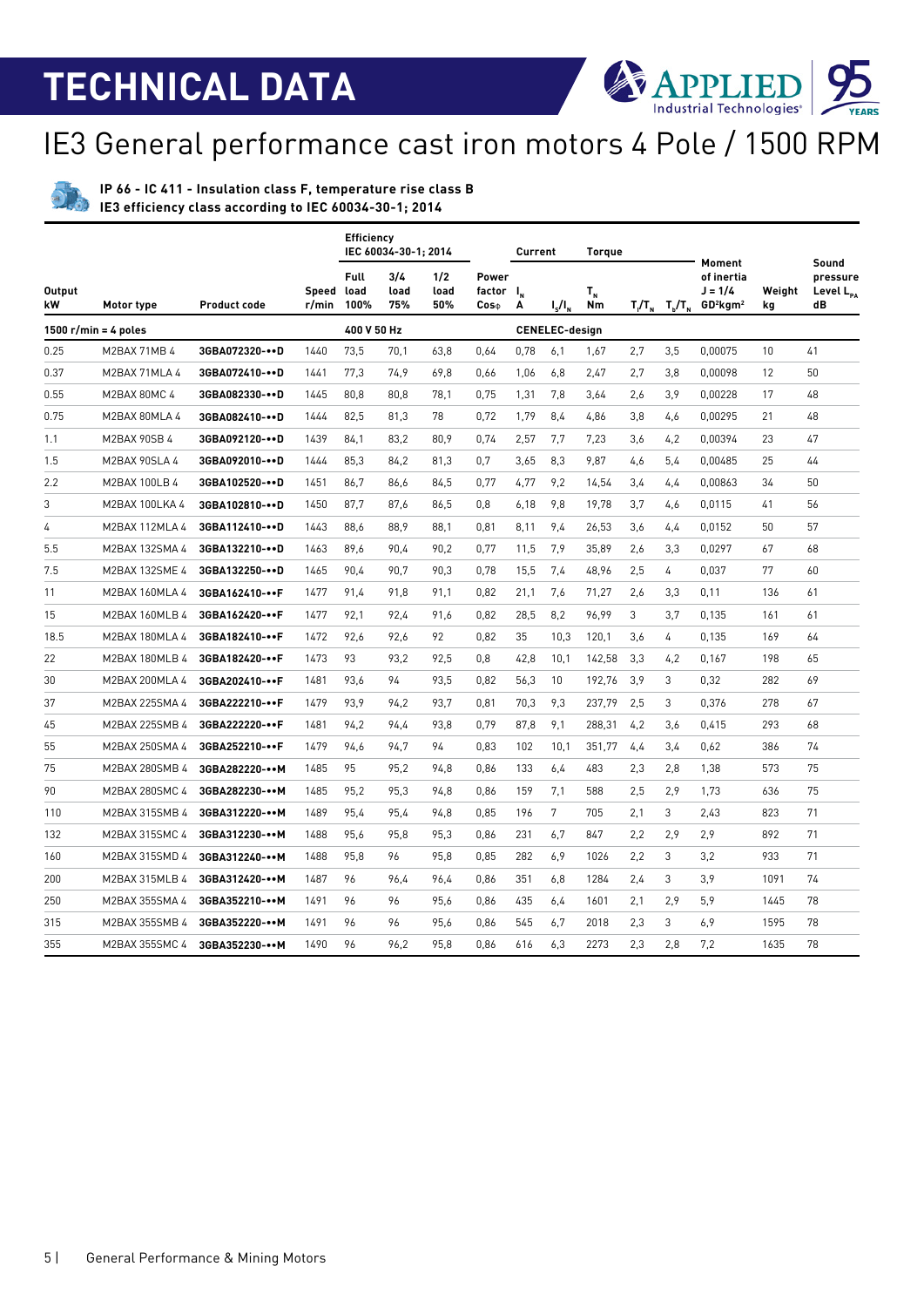IE3 General performance cast iron motors 6 Pole / 1000 RPM

**IP 66 - IC 411 - Insulation class F, temperature rise class B IE3 efficiency class according to IEC 60034-30-1; 2014**

|                     |                        |                          |                | <b>Efficiency</b>           | IEC 60034-30-1; 2014 |                    |                            | Current |                       | <b>Torque</b>                    |                |                                                                                                                     | Moment                                            |              | Sound                                   |
|---------------------|------------------------|--------------------------|----------------|-----------------------------|----------------------|--------------------|----------------------------|---------|-----------------------|----------------------------------|----------------|---------------------------------------------------------------------------------------------------------------------|---------------------------------------------------|--------------|-----------------------------------------|
| <b>Output</b><br>kW | Motor type             | <b>Product code</b>      | Speed<br>r/min | <b>Full</b><br>load<br>100% | 3/4<br>load<br>75%   | 1/2<br>load<br>50% | Power<br>factor I.<br>Cos⊕ | A       | $I_{s}/I_{N}$         | $T_{\scriptscriptstyle N}$<br>Nm |                | $T_{\scriptscriptstyle\rm I}/T_{\scriptscriptstyle\rm N}$ $T_{\scriptscriptstyle\rm b}/T_{\scriptscriptstyle\rm N}$ | of inertia<br>$J = 1/4$<br>$GD2$ kgm <sup>2</sup> | Weight<br>kg | pressure<br>Level L <sub>PA</sub><br>dB |
|                     | 1000 $r/min = 6$ poles |                          |                | 400 V 50 Hz                 |                      |                    |                            |         | <b>CENELEC-desian</b> |                                  |                |                                                                                                                     |                                                   |              |                                         |
| 0.18                | M2BAX 71MB 6           | 3GBA073320-••D           | 931            | 63.9                        | 60                   | 53.2               | 0.69                       | 0,6     | 3,8                   | 1,87                             | 2,1            | 2,6                                                                                                                 | 0.00103                                           | 10           | 39                                      |
| 0.25                | M2BAX 71MLA 6          | 3GBA073410-••D           | 926            | 68,6                        | 66,3                 | 60,9               | 0,67                       | 0,8     | 4,3                   | 2,58                             | 2.6            | 2,9                                                                                                                 | 0,0014                                            | 13           | 46                                      |
| 0.37                | M2BAX 80MC 6           | 3GBA083330-••D           | 940            | 73.5                        | 71.2                 | 66.4               | 0.67                       | 1.08    | 5,8                   | 3.77                             | 2.8            | 3,2                                                                                                                 | 0.0024                                            | 17           | 42                                      |
| 1.1                 | M2BAX 90LB 6           | 3GBA093520-••D           | 954            | 81                          | 79.2                 | 75,5               | 0,63                       | 3,13    | 6                     | 11,05                            | 3,3            | 3,8                                                                                                                 | 0,00643                                           | 30           | 53                                      |
| 1.5                 | M2BAX 100LKA 6         | 3GBA103810- $\bullet$ -D | 955            | 82.5                        | 82                   | 79.7               | 0.66                       | 3.95    | 5.4                   | 15.01                            | 2.8            | 3.1                                                                                                                 | 0.00975                                           | 37           | 48                                      |
| 2.2                 | M2BAX 112MLA 6         | 3GBA113410-••D           | 957            | 84,3                        | 83.6                 | 81.5               | 0,65                       | 5,85    | 6,7                   | 21,84                            | 2.9            | 3,7                                                                                                                 | 0,013                                             | 46           | 49                                      |
| 3                   | M2BAX 132SMA 6         | 3GBA133210-••D           | 968            | 85.6                        | 86.3                 | 84.9               | 0.68                       | 7.33    | 6.8                   | 29.58                            | 2.2            | 3.2                                                                                                                 | 0.0291                                            | 65           | 48                                      |
| 4                   | M2BAX 132SMB 6         | 3GBA133220-••D           | 972            | 86.8                        | 86.8                 | 84.9               | 0.65                       | 10,1    | 7                     | 39,32                            | 2,7            | 3.6                                                                                                                 | 0.0343                                            | 71           | 52                                      |
| 5.5                 | M2BAX 132MLA 6         | 3GBA133410-••D           | 974            | 88                          | 87,4                 | 86                 | 0,67                       | 13,5    | 7,3                   | 54,2                             | 2.9            | 3,5                                                                                                                 | 0.0511                                            | 97           | 65                                      |
| 7.5                 | M2BAX 160MLA 6         | 3GBA163410-••F           | 979            | 89.1                        | 89.5                 | 88.9               | 0,75                       | 15,9    | 7,6                   | 73,39                            | 1,8            | 3.1                                                                                                                 | 0.099                                             | 131          | 59                                      |
| 11                  | M2BAX 160MLB 6         | 3GBA163420-••F           | 976            | 90,3                        | 91,3                 | 91,3               | 0,78                       | 22,5    | 7,8                   | 107,71                           | 1,9            | 3                                                                                                                   | 0,134                                             | 161          | 57                                      |
| 15                  | M2BAX 180MLA 6         | 3GBA183410-••F           | 971            | 91,2                        | 91.8                 | 91,2               | 0,75                       | 31,8    | 9.4                   | 146,02                           | 2,3            | 3.6                                                                                                                 | 0.162                                             | 197          | 63                                      |
| 18.5                | M2BAX 200MLA 6         | 3GBA203410-••F           | 978            | 91,7                        | 92,1                 | 91,5               | 0,75                       | 38,8    | 6,7                   | 180,06                           | 2,1            | 2,8                                                                                                                 | 0,207                                             | 208          | 64                                      |
| 22                  | M2BAX 200MLB 6         | 3GBA203420-••F           | 978            | 92,2                        | 92,5                 | 91,8               | 0,75                       | 45,9    | 7,3                   | 213,75                           | 2,3            | 3                                                                                                                   | 0,255                                             | 251          | 62                                      |
| 30                  | M2BAX 225SMA 6         | 3GBA223210-••F           | 988            | 92,9                        | 93,3                 | 92,7               | 0.79                       | 59      | 8,2                   | 290,09                           | 2,9            | 3,3                                                                                                                 | 0,592                                             | 286          | 63                                      |
| 37                  | M2BAX 250SMA 6         | 3GBA253210-••F           | 986            | 93,3                        | 93,6                 | 93,1               | 0.79                       | 72,4    | 8,5                   | 353,33                           | 3,3            | 3                                                                                                                   | 0,83                                              | 360          | 64                                      |
| 45                  | M2BAX 280SMB 6         | 3GBA283220-••M           | 991            | 93.7                        | 94                   | 93.5               | 0.84                       | 81.9    | 7.4                   | 433                              | 2.7            | 3                                                                                                                   | 1.87                                              | 562          | 72                                      |
| 55                  | M2BAX 280SMC 6         | 3GBA283230-••M           | 993            | 94.1                        | 94,3                 | 93,8               | 0,86                       | 98,2    | 7,5                   | 530                              | 2,8            | 3                                                                                                                   | 2,57                                              | 615          | 71                                      |
| 75                  | M2BAX 315SMB 6         | 3GBA313220-••M           | 994            | 94,6                        | 94,9                 | 94,6               | 0,84                       | 136     | 6,8                   | 720                              | 1,8            | 2,6                                                                                                                 | 4,1                                               | 791          | 75                                      |
| 90                  | M2BAX 315SMC 6         | 3GBA313230-••M           | 994            | 94.9                        | 95.1                 | 94,7               | 0,84                       | 164     | 7,2                   | 864                              | $\overline{2}$ | 3                                                                                                                   | 4,6                                               | 859          | 76                                      |
| 110                 | M2BAX 315SMD 6         | 3GBA313240-••M           | 994            | 95,1                        | 95,3                 | 95                 | 0,83                       | 200     | 7,3                   | 1056                             | 2,2            | 3,1                                                                                                                 | 4,9                                               | 912          | 75                                      |
| 132                 | M2BAX 315MLB 6         | 3GBA313420-••M           | 995            | 95.4                        | 95.5                 | 95.1               | 0.82                       | 242     | 7.3                   | 1266                             | 2,3            | 3,2                                                                                                                 | 6,3                                               | 1068         | 72                                      |
| 160                 | M2BAX 355SMA 6         | 3GBA353210-••M           | 993            | 95,6                        | 95,9                 | 95,6               | 0,82                       | 292     | 6,7                   | 1538                             | 2,5            | 2,6                                                                                                                 | 7.9                                               | 1348         | 75                                      |
| 200                 | M2BAX 355SMB 6         | 3GBA353220-••M           | 993            | 95.8                        | 96.2                 | 96.1               | 0.82                       | 365     | 6.7                   | 1923                             | 2.6            | 2.5                                                                                                                 | 9.7                                               | 1512         | 75                                      |
| 250                 | M2BAX 355SMC 6         | 3GBA353230-••M           | 993            | 95.8                        | 96,1                 | 95.8               | 0,81                       | 464     | 7,7                   | 2404                             | 3              | 3.1                                                                                                                 | 11.3                                              | 1656         | 75                                      |

**APPLIED**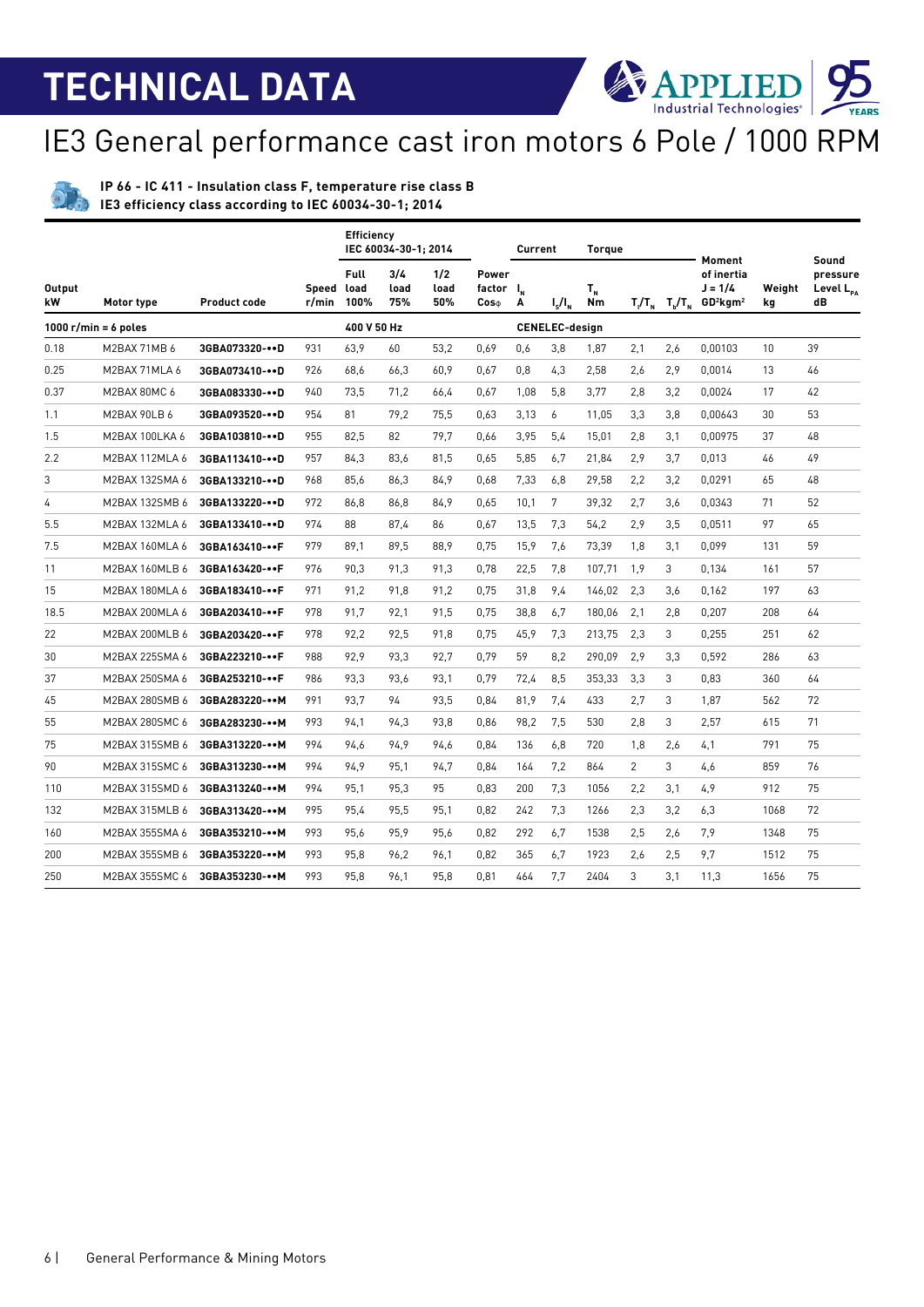## **VARIANT CODES**



# IE3 General performance cast iron motors



Variant codes specify additional options and features to the standard motor. The desired features are listed as three-digit variant codes in the motor order. Note also that there are variants that cannot be used together. Most of the variant codes apply to IE2 and IE3 motors. For details please contact you ABB sales office before making an order.

|        |                                                                                                                                 |    |         |    |   |   | <b>Frame size</b> |   |   |   |   |   |                                             |         |   |
|--------|---------------------------------------------------------------------------------------------------------------------------------|----|---------|----|---|---|-------------------|---|---|---|---|---|---------------------------------------------|---------|---|
|        | <b>Code/Variants M2BAX</b>                                                                                                      | 71 | 80      | 90 |   |   |                   |   |   |   |   |   | 100 112 132 160 180 200 225 250 280 315 355 |         |   |
|        | <b>Bearings and Lubrication</b>                                                                                                 |    |         |    |   |   |                   |   |   |   |   |   |                                             |         |   |
| 037    | Roller bearing at D-end.                                                                                                        |    |         |    |   |   |                   |   |   |   |   |   |                                             |         |   |
| 041    | Bearings regreasable via grease nipples.                                                                                        |    |         |    |   |   |                   |   |   |   |   |   | O                                           | $\circ$ | O |
| 043    | SPM compatible nipples for vibration measurement                                                                                | ×. |         |    |   |   |                   |   |   |   |   |   |                                             |         |   |
|        | <b>Branch standard designs</b>                                                                                                  |    |         |    |   |   |                   |   |   |   |   |   |                                             |         |   |
|        | 178 Stainless steel / acid proof bolts.                                                                                         | ●  |         |    |   |   |                   |   |   |   |   |   |                                             |         |   |
|        | <b>Cooling system</b>                                                                                                           |    |         |    |   |   |                   |   |   |   |   |   |                                             |         |   |
|        | 068 Light alloy metal fan                                                                                                       |    |         |    |   |   |                   |   |   |   |   |   |                                             |         |   |
|        | 183 Separate motor cooling (fan axial, N-end).                                                                                  |    |         |    |   |   |                   |   |   |   |   |   |                                             |         |   |
|        | <b>Drain holes</b>                                                                                                              |    |         |    |   |   |                   |   |   |   |   |   |                                             |         |   |
|        | 065 Plugged existing drain holes.                                                                                               |    |         |    |   |   |                   |   |   |   |   |   |                                             |         |   |
|        |                                                                                                                                 |    |         |    |   |   |                   |   |   |   |   |   |                                             |         |   |
|        | <b>Heating elements</b>                                                                                                         |    |         |    |   |   |                   |   |   |   |   |   |                                             |         |   |
| 450    | Heating element, 100-120 V<br>Heating element, 200 - 240 V                                                                      |    |         |    |   |   |                   |   |   |   |   |   |                                             |         |   |
| 451    |                                                                                                                                 |    |         |    |   |   |                   |   |   |   |   |   |                                             |         |   |
| Marine |                                                                                                                                 |    |         |    |   |   |                   |   |   |   |   |   |                                             |         |   |
| 096    | Fulfilling Lloyds Register of Shipping (LR) requirements, without certificate<br>(non-essential duty only)                      |    |         |    |   |   |                   |   |   |   |   |   |                                             |         |   |
| 186    | Fulfilling Det Norske Veritas (DNV) requirements, without certificate                                                           |    |         |    |   |   |                   |   |   |   |   |   |                                             |         |   |
| 492    | Fulfilling Registro Italiano Navale (RINA) requirements, without certificate.                                                   |    |         |    |   |   |                   |   |   |   |   |   |                                             |         |   |
| 496    | Fulfilling Bureau Veritas (BV) requirements, without certificate(non-essential<br>duty only)                                    |    |         |    |   |   |                   |   |   |   |   |   |                                             |         |   |
| 675    | Fulfilling American Bureau of Shipping (ABS) requirements, without certificate<br>(non-essential duty only)                     |    |         |    |   |   |                   |   |   |   |   |   |                                             |         |   |
| 676    | Fulfilling Germanischer Lloyd (GL) requirements, without certificate (non-essen-<br>tial duty only)                             |    |         |    |   |   |                   |   |   |   |   |   |                                             |         |   |
|        | <b>Mounting arrangements</b>                                                                                                    |    |         |    |   |   |                   |   |   |   |   |   |                                             |         |   |
| 008    | IM 2101 foot/flange mounted, IEC flange, from IM 1001 (B34 from B3).                                                            |    |         |    |   |   |                   |   |   |   |   |   |                                             |         |   |
| 009    | IM 2001 foot/flange mounted, IEC flange, from IM 1001 (B35 from B3).                                                            |    |         |    |   |   |                   |   |   |   |   |   |                                             |         |   |
| 047    | IM 3601 flange mounted, IEC flange, from IM 3001 (B14 from B5).                                                                 |    |         |    |   |   |                   |   |   |   |   |   |                                             |         |   |
| 048    | IM 3001 flange mounted, IEC flange, from IM 3601 (B5 from B14).                                                                 |    |         |    |   |   |                   |   |   |   |   |   |                                             |         |   |
| 066    | Modified for specified mounting position differing from IM B3 (1001), IM B5<br>(3001), B14 (3601), IM B35 (2001), IM B34 (2101) |    |         |    |   |   |                   |   |   |   |   |   |                                             |         |   |
|        | Painting                                                                                                                        |    |         |    |   |   |                   |   |   |   |   |   |                                             |         |   |
|        | 114 Special paint color, standard grade                                                                                         |    |         |    |   |   |                   |   |   |   |   |   |                                             |         |   |
|        | Protection                                                                                                                      |    |         |    |   |   |                   |   |   |   |   |   |                                             |         |   |
|        | 005 Protective roof.                                                                                                            |    |         |    |   |   |                   |   |   |   |   |   |                                             |         |   |
| 072    | Radial seal at D-end. Not possible for 2-pole, 280 and 315 frames                                                               |    |         |    |   |   |                   |   |   |   |   |   |                                             |         |   |
| 158    | Degree of protection IP65.                                                                                                      |    |         |    |   |   |                   |   |   |   |   |   |                                             |         |   |
| 403    | Degree of protection IP56.                                                                                                      |    |         |    |   |   |                   |   |   |   |   |   |                                             |         |   |
| 784    | Gamma-seal at D-end.                                                                                                            |    |         |    |   |   |                   |   |   |   |   |   |                                             |         |   |
|        | Rating & instruction plates                                                                                                     |    |         |    |   |   |                   |   |   |   |   |   |                                             |         |   |
| 002    | Restamping voltage, frequency and output, continuous duty.                                                                      |    |         | c  |   |   |                   |   |   |   |   |   |                                             |         |   |
| 095    | Restamping output (maintained voltage, frequency), intermittent duty.                                                           | e  |         |    |   |   |                   |   | e |   |   |   |                                             |         |   |
| 098    | Stainless steel rating plate                                                                                                    | О  | $\circ$ | О  | О | О | $\circ$           | О | О | О | O | О | О                                           | О       | О |
| 135    | Mounting of additional identification plate, stainless.                                                                         |    |         |    |   |   |                   |   | a |   |   |   |                                             |         |   |
| 159    | Additional plate with text "Made in "                                                                                           |    |         |    |   |   |                   |   |   |   |   |   |                                             |         |   |
| 161    | Additional rating plate delivered loose.                                                                                        |    |         |    |   |   |                   |   |   |   |   |   |                                             |         |   |
| 163    | Frequency converter rating plate. Rating data according to quotation.                                                           |    |         |    |   |   |                   |   |   |   |   |   |                                             |         |   |
|        |                                                                                                                                 |    |         |    |   |   |                   |   |   |   |   |   |                                             |         |   |

 $\circ$  = Included as standard | ● = Available as option | - = Not applicable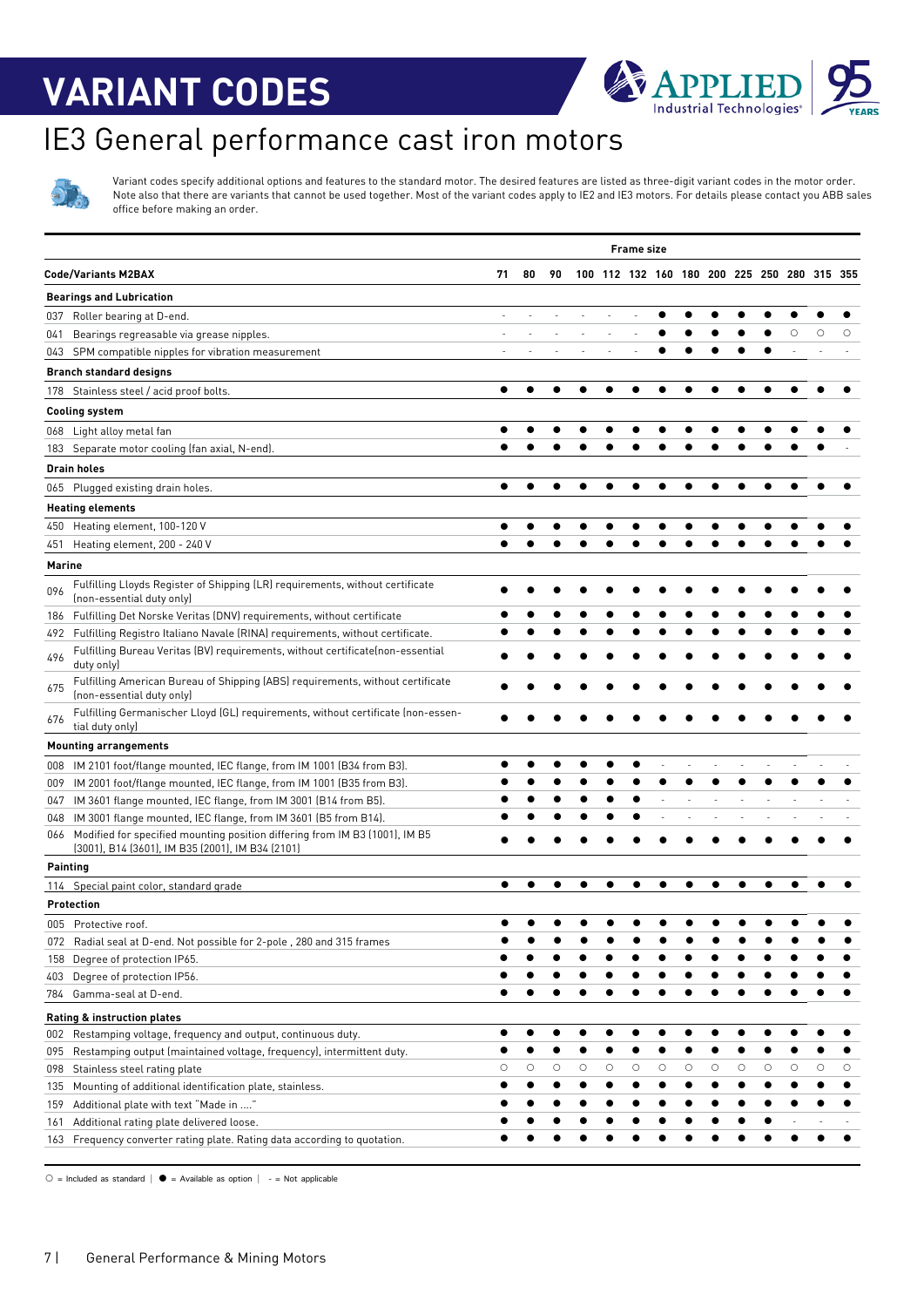|                                                                                         | <b>Frame size</b>        |    |         |         |         |         |         |         |         |         |   |         |                                             |         |
|-----------------------------------------------------------------------------------------|--------------------------|----|---------|---------|---------|---------|---------|---------|---------|---------|---|---------|---------------------------------------------|---------|
| <b>Code/Variants M2BAX</b>                                                              | 71                       | 80 | 90      |         |         |         |         |         |         |         |   |         | 100 112 132 160 180 200 225 250 280 315 355 |         |
| <b>Standards and Regulations</b>                                                        |                          |    |         |         |         |         |         |         |         |         |   |         |                                             |         |
| IE1 motor not for sale for use in EU<br>331                                             |                          |    |         |         |         |         |         |         |         |         |   |         |                                             |         |
| China energy label<br>540                                                               |                          |    |         |         |         |         |         |         |         |         |   |         |                                             |         |
| Australian HE MEPS IE3 motors only.<br>544                                              |                          |    |         |         |         |         |         |         |         |         |   |         |                                             |         |
| WIMES 3.03i6 Compliant Design for DOL operation IE3 motors only.<br>822                 |                          |    |         |         |         |         |         |         |         |         |   |         |                                             |         |
| WIMES 3.03i6 Compliant Design for VSD operation IE3 motors only.<br>823                 |                          |    |         |         |         |         |         |         |         |         |   |         |                                             |         |
| <b>Stator winding temperature sensors</b>                                               |                          |    |         |         |         |         |         |         |         |         |   |         |                                             |         |
| Bimetal detectors, break type (NCC), (3 in series), 150 °C, in stator winding<br>122    |                          |    |         |         |         |         |         |         |         |         |   |         |                                             |         |
| PTC - thermistors (3 in series), 130 °C, in stator winding<br>435                       |                          |    |         |         |         |         |         |         |         |         |   |         |                                             |         |
| PTC - thermistors (3 in series), 150 °C, in stator winding<br>436                       | O                        | О  | $\circ$ | $\circ$ | $\circ$ | $\circ$ | $\circ$ | $\circ$ | $\circ$ | $\circ$ | O | $\circ$ | O                                           | Ω       |
| PTC - thermistors (2x3 in series), 150 °C, in stator winding<br>439                     |                          |    |         |         |         |         |         |         |         |         |   |         |                                             |         |
| PTC - thermistors (3 in series, 130 °C & 3 in series, 150 °C), in stator winding<br>441 |                          |    |         |         |         |         |         |         |         |         |   |         |                                             |         |
| Pt100 2-wire in stator winding, 1 per phase<br>445                                      |                          |    |         |         |         |         |         |         |         |         |   |         |                                             |         |
| <b>Terminal box</b>                                                                     |                          |    |         |         |         |         |         |         |         |         |   |         |                                             |         |
| Cable entry LHS (seen from D-end).<br>022                                               |                          |    |         |         |         |         |         |         |         |         |   |         |                                             |         |
| Standard metal cable gland.<br>230                                                      |                          |    |         |         |         |         |         |         |         |         |   |         |                                             |         |
| Standard plastic cable gland<br>375                                                     |                          |    |         |         |         |         |         |         |         |         |   |         |                                             |         |
| Two standard plastic cable glands<br>376                                                |                          |    |         |         |         |         |         |         |         |         |   |         |                                             |         |
| 4 x 90 degr turnable terminal box.<br>400                                               |                          |    |         |         |         |         |         |         |         |         |   | $\circ$ | $\circ$                                     | $\circ$ |
| Separate terminal box for auxiliaries, standard material.<br>418                        |                          |    |         |         |         |         |         |         |         |         |   |         |                                             |         |
| Top mounted separate terminal box for monitoring equipment.<br>447                      |                          |    |         |         |         |         |         |         |         |         |   |         |                                             |         |
| Cable entry from D-end.<br>468                                                          |                          |    |         |         |         |         |         |         |         |         |   |         |                                             |         |
| Two standard metal cable glands.<br>731                                                 |                          |    |         |         |         |         |         |         |         |         |   |         |                                             |         |
| <b>Testing</b>                                                                          |                          |    |         |         |         |         |         |         |         |         |   |         |                                             |         |
| Type test report from a catalogue motor, 400V 50Hz.<br>145                              |                          |    |         |         |         |         |         |         |         |         |   |         |                                             |         |
| Routine test report.<br>148                                                             |                          |    |         |         |         |         |         |         |         |         |   |         |                                             |         |
| Variable speed drives                                                                   |                          |    |         |         |         |         |         |         |         |         |   |         |                                             |         |
| Prepared for hollow shaft pulse tacho (L&L equivalent).<br>470                          | $\overline{\phantom{m}}$ |    |         |         |         |         |         |         |         |         |   |         |                                             |         |
| 1024 pulse tacho (L&L 861007455-1024).<br>472                                           | ä,                       |    |         |         |         |         |         |         |         |         |   |         |                                             |         |
| 2048 pulse tacho (L&L 861007455-2048).<br>473                                           |                          |    |         |         |         |         |         |         |         |         |   |         |                                             |         |
| Insulated bearing at N-end.<br>701                                                      |                          |    |         |         |         |         |         |         |         |         |   |         |                                             |         |
| EMC cable entry.<br>704                                                                 |                          |    |         |         |         |         |         |         |         |         |   |         |                                             |         |
|                                                                                         |                          |    |         |         |         |         |         |         |         |         |   |         |                                             |         |

○ = Included as standard  $|$  ● = Available as option  $|$  - = Not applicable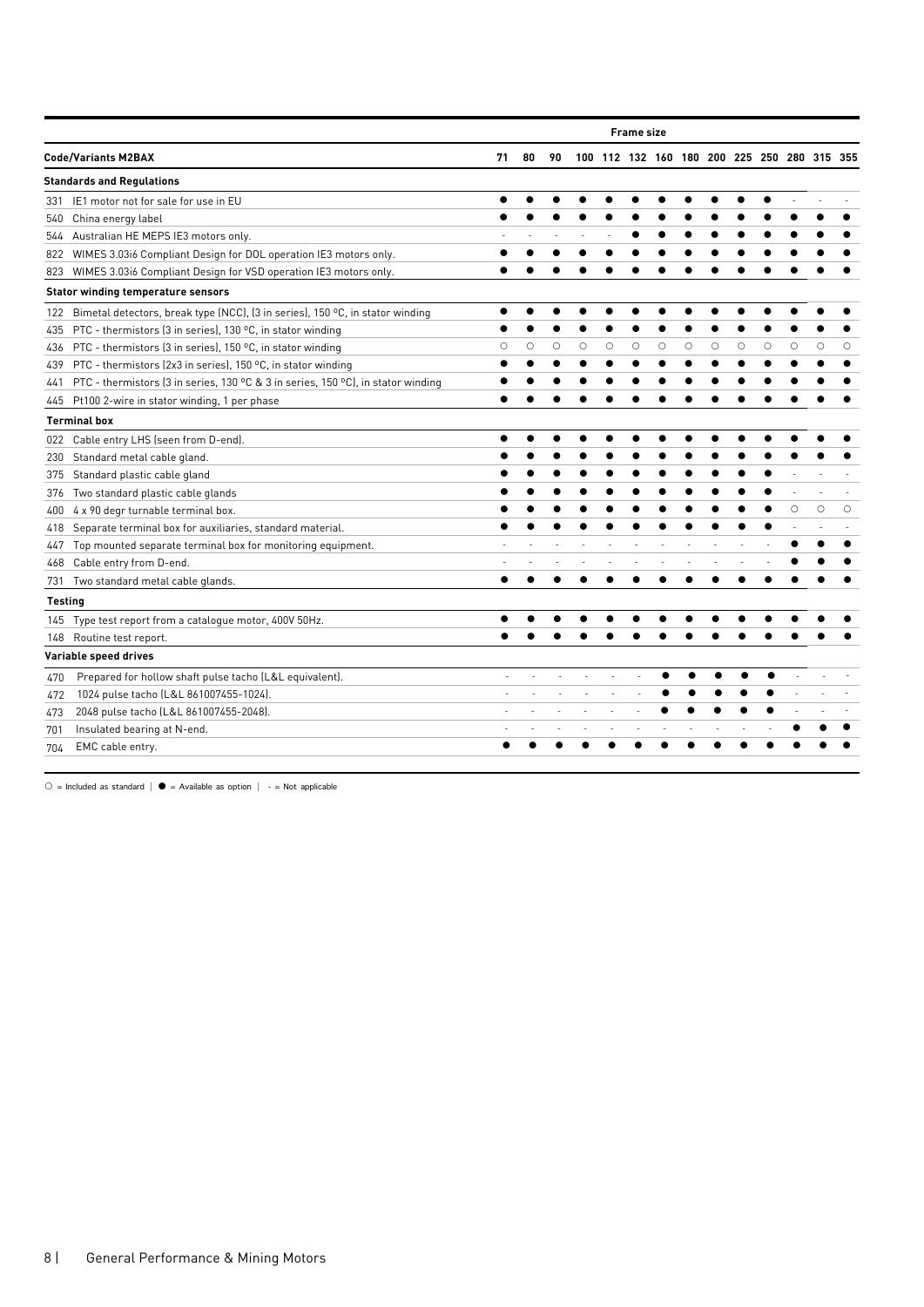

### IE3 General performance cast iron motors



**Foot-mounted motor IM1001, B3 and flange-mounted motor IM3001, B5**

|                   | D<br>poles     |         | GA<br>poles    |      | F<br>poles     |         | E<br>poles     |         | L max<br>poles |         | A   | в   | B'                       | C   | HD  | ĸ               | M   | N   | P   | S    |
|-------------------|----------------|---------|----------------|------|----------------|---------|----------------|---------|----------------|---------|-----|-----|--------------------------|-----|-----|-----------------|-----|-----|-----|------|
| Motor size        | $\overline{2}$ | $4 - 8$ | $\overline{2}$ | 4-8  | $\overline{2}$ | $4 - 8$ | $\overline{2}$ | $4 - 8$ | $\overline{2}$ | $4 - 8$ |     |     |                          |     | max |                 |     |     |     |      |
| 71M               | 14             | 14      | 16             | 16   | 5              | 5       | 30             | 30      | 257            | 257     | 112 | 90  | $\overline{\phantom{a}}$ | 45  | 175 | $7\overline{ }$ | 130 | 110 | 160 | 10   |
| 71ML              | 14             | 14      | 16             | 16   | 5              | 5       | 30             | 30      | 282            | 282     | 112 | 90  | $\overline{a}$           | 45  | 175 | 7               | 130 | 110 | 160 | 10   |
| 80M               | 19             | 19      | 21.5           | 21.5 | 6              | 6       | 40             | 40      | 309            | 309     | 125 | 100 | $\overline{\phantom{a}}$ | 50  | 192 | 10              | 165 | 130 | 200 | 12   |
| 80ML              | 19             | 19      | 21.5           | 21.5 | 6              | 6       | 40             | 40      | 334            | 334     | 125 | 100 | 112                      | 50  | 192 | 10              | 165 | 130 | 200 | 12   |
| 90S               | 24             | 24      | 27             | 27   | 8              | 8       | 50             | 50      | 335            | 335     | 140 | 100 | $\overline{\phantom{a}}$ | 56  | 217 | 10              | 165 | 130 | 200 | 12   |
| 90SL              | 24             | 24      | 27             | 27   | 8              | 8       | 50             | 50      | 351            | 351     | 140 | 100 | 125                      | 56  | 217 | 10              | 165 | 130 | 200 | 12   |
| 90L <sup>11</sup> | 24             | 24      | 27             | 27   | 8              | 8       | 50             | 50      | 351            | 351     | 140 | 125 | $\overline{\phantom{a}}$ | 56  | 217 | 10              | 165 | 130 | 200 | 12   |
| 100L              | 28             | 28      | 31             | 31   | 8              | 8       | 60             | 60      | 376            | 376     | 160 | 140 | $\overline{\phantom{a}}$ | 63  | 240 | 12              | 215 | 180 | 250 | 14.5 |
| 100LK             | 28             | 28      | 31             | 31   | 8              | 8       | 60             | 60      | 411            | 411     | 160 | 140 | 160                      | 63  | 240 | 12              | 215 | 180 | 250 | 14.5 |
| 112M              | 28             | 28      | 31             | 31   | 8              | 8       | 60             | 60      | 411            | 411     | 190 | 140 | $\overline{\phantom{a}}$ | 70  | 252 | 12              | 215 | 180 | 250 | 14.5 |
| 112ML             | 28             | 28      | 31             | 31   | 8              | 8       | 60             | 60      | 456            | 456     | 190 | 140 | 159                      | 70  | 252 | 12              | 215 | 180 | 250 | 14.5 |
| <b>132S</b>       | 38             | 38      | 41             | 41   | 10             | 10      | 80             | 80      | 479            | 479     | 216 | 140 | $\overline{\phantom{a}}$ | 89  | 302 | 12              | 265 | 230 | 300 | 14.5 |
| 132SM             | 38             | 38      | 41             | 41   | 10             | 10      | 80             | 80      | 521            | 521     | 216 | 140 | 178                      | 89  | 302 | 12              | 265 | 230 | 300 | 14.5 |
| 132M              | 38             | 38      | 41             | 41   | 10             | 10      | 80             | 80      | 521            | 521     | 216 | 178 | $\overline{\phantom{a}}$ | 89  | 302 | 12              | 265 | 230 | 300 | 14.5 |
| 132ML             | 38             | 38      | 41             | 41   | 10             | 10      | 80             | 80      | 586            | 586     | 216 | 178 | 203                      | 89  | 302 | 12              | 265 | 230 | 300 | 14.5 |
| 160 <sup>11</sup> | 42             | 42      | 45             | 45   | 12             | 12      | 110            | 110     | 639            | 639     | 254 | 210 | 254                      | 108 | 414 | 14.5            | 300 | 250 | 350 | 18.5 |
| $160^{21}$        | 42             | 42      | 45             | 45   | 12             | 12      | 110            | 110     | 696            | 696     | 254 | 210 | 254                      | 108 | 414 | 14.5            | 300 | 250 | 350 | 18.5 |
| 180               | 48             | 48      | 51.5           | 51.5 | 14             | 14      | 110            | 110     | 728            | 728     | 279 | 241 | 279                      | 121 | 454 | 14.5            | 300 | 250 | 350 | 18.5 |
| 200               | 55             | 55      | 59             | 59   | 16             | 16      | 110            | 110     | 809            | 809     | 318 | 267 | 305                      | 133 | 515 | 18.5            | 350 | 300 | 400 | 18.5 |
| 225               | 55             | 60      | 59             | 64   | 16             | 18      | 110            | 140     | 812            | 842     | 356 | 286 | 311                      | 149 | 560 | 18.5            | 400 | 350 | 450 | 18.5 |
| 250               | 60             | 65      | 64             | 69   | 18             | 18      | 140            | 140     | 853            | 853     | 406 | 311 | 349                      | 168 | 613 | 24              | 500 | 450 | 550 | 18.5 |
| 280               | 65             | 75      | 69             | 79.5 | 18             | 20      | 140            | 140     | 1012           | 1012    | 457 | 368 | 419                      | 190 | 710 | 24              | 500 | 450 | 550 | 18.5 |
| 315 SM            | 65             | 80      | 69             | 85   | 18             | 22      | 140            | 170     | 1216           | 1246    | 508 | 406 | 457                      | 216 | 849 | 28              | 600 | 550 | 660 | 24   |
| 315 ML            | 65             | 90      | 69             | 95   | 18             | 25      | 140            | 170     | 1326           | 1356    | 508 | 457 | 508                      | 216 | 849 | 28              | 600 | 550 | 660 | 24   |
| 355 SM            | 70             | 100     | 74.5           | 106  | 20             | 28      | 140            | 210     | 1399           | 1469    | 610 | 500 | 560                      | 254 | 933 | 35              | 740 | 680 | 800 | 24   |

1) MLA 2-6, MLB2 2) MLC, MLB4-6

#### **IMB14 (IM3601)**

| Motor size | м   | N   | Р   | s  | т   |
|------------|-----|-----|-----|----|-----|
| 71         | 85  | 70  | 105 | 6  | 2.5 |
| 80         | 100 | 80  | 120 | 6  | 3   |
| 90         | 115 | 95  | 140 | 8  | 3   |
| 100        | 130 | 110 | 160 | 8  | 3.5 |
| 112        | 130 | 110 | 160 | 8  | 3.5 |
| 132        | 165 | 130 | 200 | 10 | 3.5 |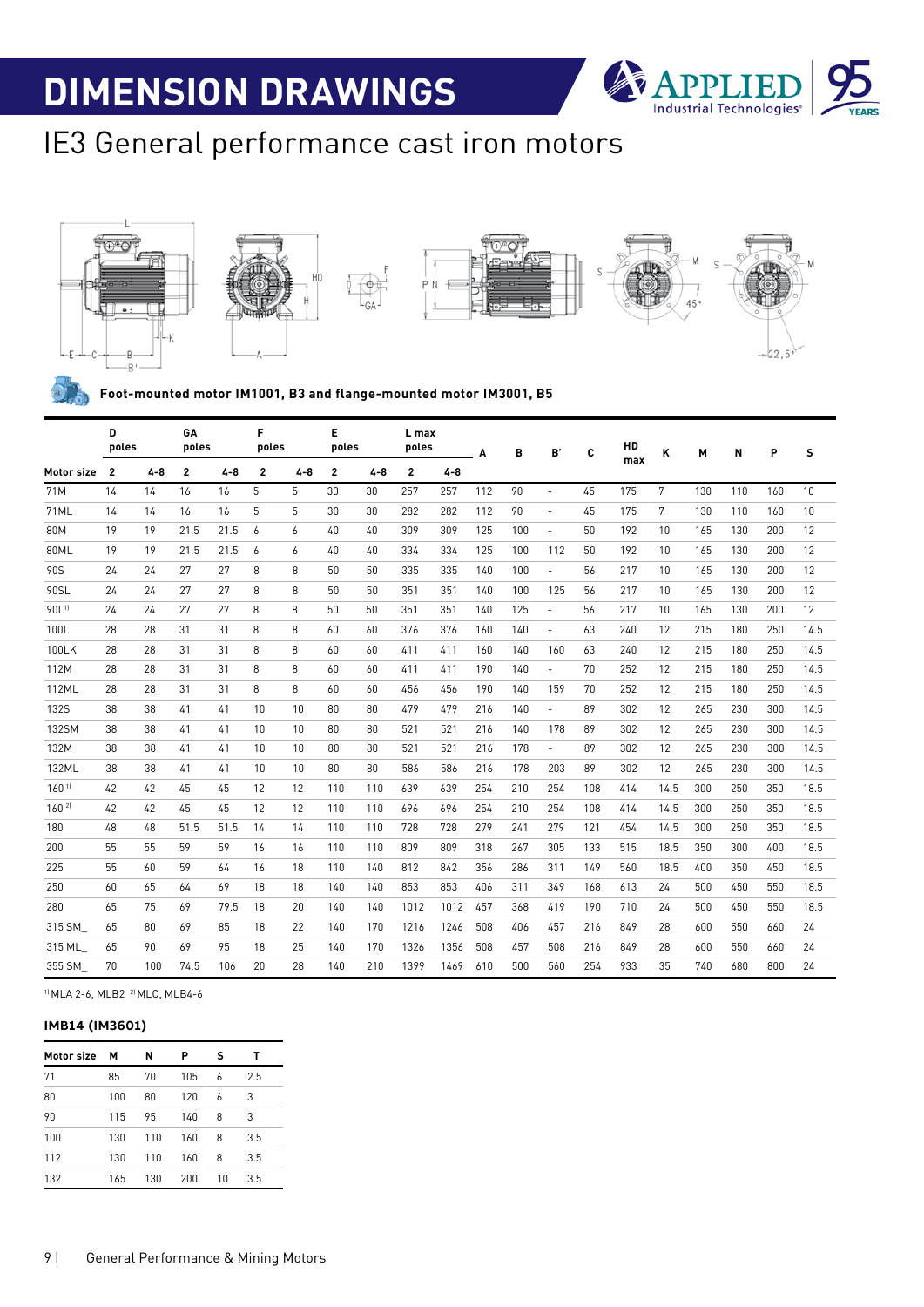# **CAST IRON MINING MOTOR FEATURES**





Cast iron mining motors are suitable for use in underground mines and open pit quarries. Typical applications include conveyors, pumps, fans, winches, crushers, mills and floatation tank agitators.

| Cast iron mining motors |                                       |
|-------------------------|---------------------------------------|
| Output                  | $0.55 - 1000$ kW                      |
| Frame sizes             | $E$ IEC 71 - 450                      |
| Poles                   | $: 2 - 8$                             |
| Efficiency classes      | E2.IE3.IE4                            |
| Voltages                | 230 - 1300 V (DOL) Up to 550 V (VSD)* |

\* Reinforced insulation for higher VSD voltages optionally available.

A robust steel fan is fitted to avoid wear caused by abrasive contaminants in the cooling air. The IP66 enclosure is dust tight and protects against powerful jets of water. All but the smallest motors in the range have labyrinth type bearing seals at both ends. These proven and safe seals protect against dust and water, as well as corrosion, and do not cause friction or require maintenance.

A steel gland plate and metal cable entry closing plugs complete the all steel and cast iron design. Components are cast from high tensile strength EN-GJL-200 and -250 material.

The grease ports can be operated safely from the side of the motor without the need to reach close to the spinning shaft.

The cooling ribs on the end shields help to reduce bearing temperatures. Smooth, ribless end shields are available for vertical applications where it is necessary to prevent water from accumulating on top of the motor.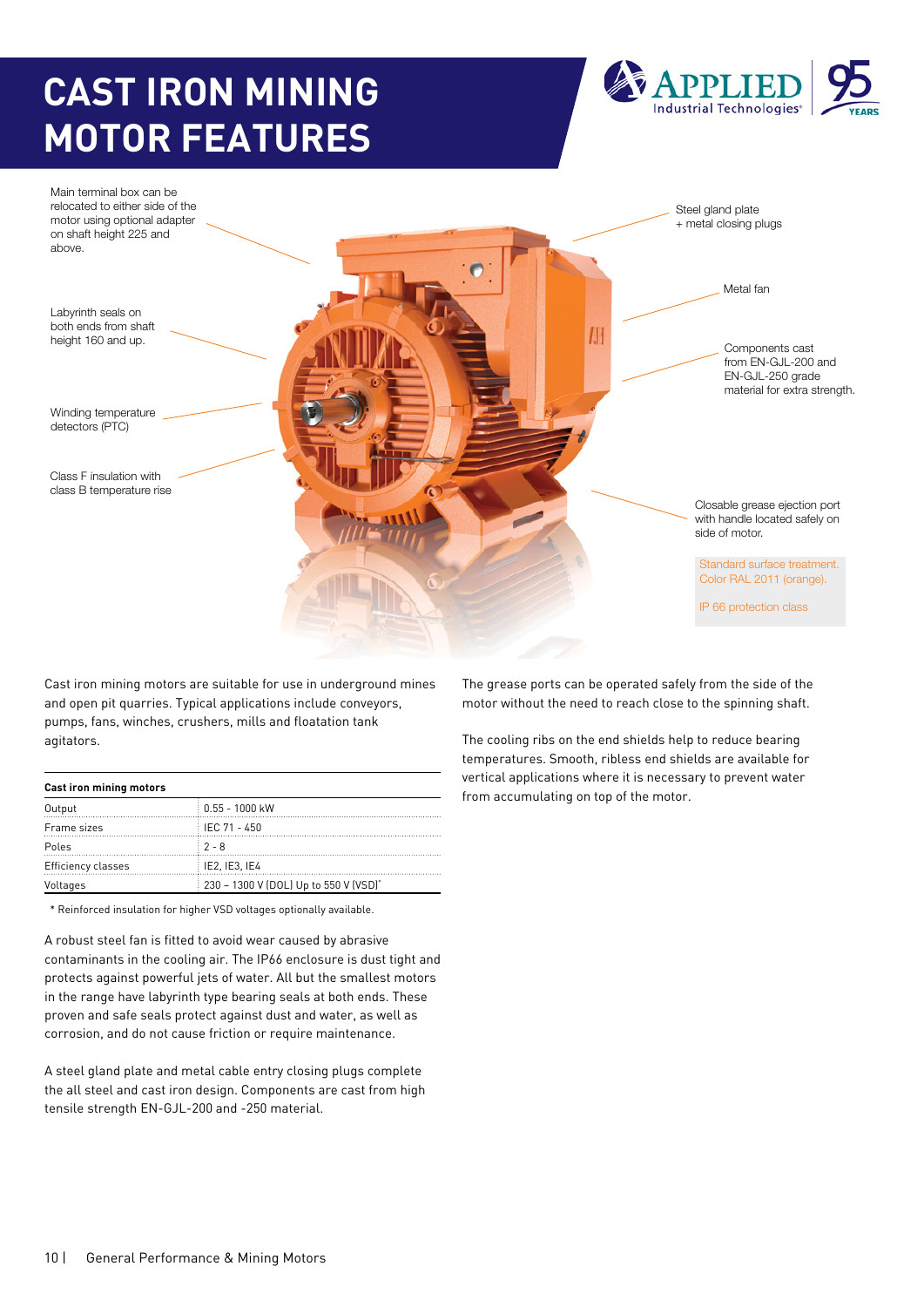

### IE3 cast iron mining motors 2 Pole / 3000 RPM

**Technical data for 415V 50 Hz motors can be found in the table below, data for other voltages on request**

| <b>Output</b> |      |                        |                     | Speed |                          | Efficiency<br>IEC 60034-30-1; 2014 |                 | Power                      |                                | Current               |               | <b>Torque</b>     |               | Moment<br>of inertia                          | Weight | Sound<br>pressure           |
|---------------|------|------------------------|---------------------|-------|--------------------------|------------------------------------|-----------------|----------------------------|--------------------------------|-----------------------|---------------|-------------------|---------------|-----------------------------------------------|--------|-----------------------------|
| kW            |      | Motor type             | <b>Product code</b> | r/min | <b>Full load</b><br>100% | 3/4 load<br>75%                    | 1/2 load<br>50% | factor<br>Cos <sub>Φ</sub> | $\mathsf{I}_{\mathsf{N}}$<br>A | $I_{s}/I_{N}$         | $T_{N}$<br>Nm | $T_{\nu}/T_{\nu}$ | $T_{b}/T_{N}$ | $J = 1/4$<br>GD <sup>2</sup> kgm <sup>2</sup> | kg     | Level L <sub>PA</sub><br>dB |
|               |      | $3000$ r/min = 2 poles |                     |       | 400 V 50 Hz              |                                    |                 |                            |                                | <b>CENELEC-design</b> |               |                   |               |                                               |        |                             |
| 0.37          |      | M3BP 71MC 2            | 3GBP071330-••L      | 2743  | 73,8                     | 74,4                               | 71.7            | 0.76                       | 0,94                           | 4,9                   | 1.26          | 2,3               | 2,8           | 0.00088                                       | 10     | 58                          |
| 0.55          |      | M3BP 71ME 2            | 3GBP071350-••L      | 2755  | 77,8                     | 79.3                               | 78,4            | 0,83                       | 1,25                           | 6,8                   | 1,9           | 2,8               | 3,1           | 0,00045                                       | 11     | 56                          |
| 0.75          |      | M3BP 80MC 2            | 3GBP081330-••L      | 2879  | 80,7                     | 81,0                               | 78,8            | 0,82                       | 1,6                            | 7,2                   | 2,5           | 3,4               | 4,2           | 0,001                                         | 17     | 57                          |
| 1.1           |      | M3BP 80ME 2            | 3GBP081350-••L      | 2865  | 82.7                     | 83,8                               | 83.1            | 0.84                       | 2.3                            | 7,2                   | 3.7           | 3,5               | 4,1           | 0,0012                                        | 18     | 60                          |
| 1.5           |      | M3BP 90SLA 2           | 3GBP091010-••L      | 2901  | 84,2                     | 84,8                               | 83,8            | 0,89                       | 2,9                            | 7,7                   | 4,9           | 2,1               | 3,5           | 0,0028                                        | 27     | 69                          |
| 2.2           |      | M3BP 90LA 2            | 3GBP091510-••L      | 2904  | 85,9                     | 86,3                               | 84,8            | 0,89                       | 4,2                            | 8,8                   | 7,2           | 3,1               | 3,8           | 0,0036                                        | 30     | 64                          |
| 3             |      | M3BP 100MLA 2          | 3GBP101410-••L      | 2895  | 87.1                     | 87,9                               | 87,3            | 0.92                       | 5.4                            | 8,2                   | 9.9           | 3,3               | 3,9           | 0,0013                                        | 42     | 68                          |
| 4             |      | M3BP 112ME 2           | 3GBP111350-••L      | 2882  | 88,1                     | 89.9                               | 90,9            | 0,93                       | 6,9                            | 8,3                   | 13            | 2,9               | 3,7           | 0,0139                                        | 56     | 70                          |
| 5.5           |      | M3BP 132SMC 2          | 3GBP131230-••L      | 2908  | 89,2                     | 89,5                               | 88,5            | 0,90                       | 9,8                            | 7,6                   | 18            | 2,3               | 3,8           | 0,0182                                        | 69     | 70                          |
| 7.5           |      | M3BP 132SME 2          | 3GBP131250-••L      | 2916  | 90.1                     | 90,5                               | 90,1            | 0,90                       | 13.3                           | 8,4                   | 24.6          | 2,5               | 4,3           | 0,0203                                        | 75     | 70                          |
| 11            |      | M3BP 160MLA 2          | 3GBP161410-••L      | 2943  | 91,2                     | 92,0                               | 91,6            | 0,91                       | 19,1                           | 7,2                   | 35,6          | 2,6               | 3,6           | 0,057                                         | 144    | 69                          |
| 15            |      | M3BP 160MLB 2          | 3GBP161420-••L      | 2947  | 91,9                     | 92,2                               | 91,8            | 0,88                       | 26,5                           | 8,2                   | 48,5          | 3,2               | 4,2           | 0,063                                         | 152    | 69                          |
| 18.5          |      | M3BP 160MLC 2          | 3GBP161430-••L      | 2949  | 92,4                     | 93,0                               | 92,6            | 0,90                       | 32                             | 9,0                   | 59.8          | 3,3               | 3,9           | 0,076                                         | 164    | 73                          |
| 22            |      | M3BP 180MLA 2          | 3GBP181410-••L      | 2956  | 92,7                     | 93,1                               | 92,7            | 0,90                       | 37,7                           | 7,8                   | 71            | 3,4               | 3,8           | 0,11                                          | 205    | 73                          |
| 30            |      | M3BP 200MLA 2          | 3GBP201410-••L      | 2957  | 93,3                     | 93,8                               | 93,6            | 0,88                       | 52,4                           | 7,5                   | 96,9          | 2,5               | 3,1           | 0,182                                         | 263    | 73                          |
| 37            |      | M3BP 200MLB 2          | 3GBP201420-••L      | 2960  | 93,7                     | 94.2                               | 94.1            | 0,89                       | 64,2                           | 8,2                   | 120           | 3,1               | 3,4           | 0,222                                         | 289    | 73                          |
| 45            |      | M3BP 225SMA 2          | 3GBP221210-••L      | 2968  | 94                       | 94,0                               | 93,0            | 0,87                       | 79.6                           | 7,3                   | 145           | 3,2               | 3,1           | 0,296                                         | 335    | 76                          |
| 55            |      | M3BP 250SMA 2          | 3GBP251210-••L      | 2968  | 94,3                     | 93,7                               | 93,6            | 0,89                       | 94.8                           | 6,8                   | 177           | 2,4               | 3,0           | 0,426                                         | 400    | 76                          |
| 75            |      | M3BP 280SMB 2          | 3GBP281220-••L      | 2978  | 94.7                     | 94,4                               | 93,5            | 0,88                       | 130                            | 7,0                   | 240           | 2,3               | 3,0           | 0,9                                           | 665    | 74                          |
| 90            |      | M3BP 280SMC 2          | 3GBP281230-••L      | 2975  | 95,0                     | 95,0                               | 94.2            | 0,88                       | 158                            | 6,4                   | 289           | 2,1               | 2,8           | 0,99                                          | 690    | 74                          |
| 110           |      | M3BP 315SMB 2          | 3GBP311220-••L      | 2982  | 95,2                     | 94.9                               | 93,9            | 0,87                       | 192                            | 7,0                   | 352           | 1,8               | 2,7           | 1,3                                           | 910    | 78                          |
| 132           |      | M3BP 315SMC 2          | 3GBP311230-••L      | 2982  | 95.4                     | 95,4                               | 94,6            | 0,87                       | 229                            | 6,8                   | 422           | 2,0               | 2,8           | 1,5                                           | 965    | 78                          |
| 160           |      | M3BP 315SMD 2          | 3GBP311240-••L      | 2983  | 95,6                     | 95,6                               | 94.9            | 0,87                       | 275                            | 7,4                   | 512           | 2,2               | 2,8           | 1,7                                           | 1025   | 78                          |
| 200           |      | M3BP 315MLA 2          | 3GBP311410-••L      | 2983  | 95,8                     | 95,8                               | 95,3            | 0,88                       | 342                            | 7,7                   | 640           | 2,5               | 3,1           | 2,1                                           | 1190   | 81                          |
| 250           | 2)   | M3BP 355SMA 2          | 3GBP351210-••L      | 2985  | 95,8                     | 95,6                               | 94,6            | 0,89                       | 423                            | 7,7                   | 800           | 2,1               | 3,3           | 3,0                                           | 1600   | 83                          |
| 315           | 2)   | M3BP 355SMB 2          | 3GBP351220-••L      | 2980  | 95,8                     | 95,7                               | 95,0            | 0,89                       | 529                            | 7,0                   | 1009          | 2,1               | 3,0           | 3,4                                           | 1680   | 83                          |
| 355           | 2)   | M3BP 355SMC 2          | 3GBP351230-••L      | 2984  | 95,8                     | 95,8                               | 95,0            | 0,88                       | 605                            | 7,2                   | 1136          | 2,2               | 3,0           | 3,6                                           | 1750   | 83                          |
| 400           |      | M3BP 355MLA 2          | 3GBP351410-••G      | 2982  | 96.9                     | 96,6                               | 95,9            | 0,88                       | 677                            | 7,1                   | 1280          | 2,3               | 2,9           | 4,1                                           | 2000   | 83                          |
| 450           |      | M3BP 355MLB 2          | 3GBP351420-••G      | 2983  | 97,1                     | 97,0                               | 96.4            | 0,90                       | 743                            | 7,9                   | 1440          | 2,2               | 2,9           | 4,3                                           | 2080   | 83                          |
| 500           |      | M3BP 355LKA 2          | 3GBP351810-••G      | 2982  | 96.9                     | 96,9                               | 96,5            | 0,90                       | 827                            | 7,5                   | 1601          | 2,0               | 3,9           | 4,8                                           | 2320   | 83                          |
| 560           |      | M3BP 355LKB 2          | 3GBP351820-••G      | 2983  | 97,0                     | 97.0                               | 96,5            | 0.90                       | 925                            | 8.0                   | 1792          | 2,2               | 4,1           | 5.2                                           | 2460   | 83                          |
| 560           | 2)   | M3BP 400LA 2           | 3GBP401510-••G      | 2988  | 97,2                     | 97,2                               | 96,6            | 0,89                       | 934                            | 7,8                   | 1789          | 2,5               | 3,7           | 7.9                                           | 2950   | 82                          |
| 630           | 2)   | M3BP 400LB 2           | 3GBP401520-••G      | 2987  | 97.4                     | 97,2                               | 96,7            | 0,89                       | 1049                           | 7,6                   | 2014          | 2,6               | 3,7           | 8,2                                           | 3050   | 82                          |
| 710           | 2)   | M3BP 400LC 2           | 3GBP401530-••G      | 2987  | 97,5                     | 97,4                               | 96,9            | 0,89                       | 1178                           | 7,2                   | 2270          | 2,6               | 3,4           | 9,3                                           | 3300   | 82                          |
| 800           | 1]2] | M3BP 450LA 2           | 3GBP451510-••G      | 2990  | 97,4                     | 97,2                               | 96,6            | 0,87                       | 1362                           | 7,8                   | 2555          | 1,3               | 3,4           | 12,2                                          | 4000   | 85                          |
| 900           | 1]2] | M3BP 450LB 2           | 3GBP451520-••G      | 2990  | 97.0                     | 96,8                               | 96,2            | 0,87                       | 1534                           | 7.6                   | 2874          | 1,5               | 3.1           | 13,5                                          | 4200   | 85                          |

**Mining industry design must be selected when ordering. Option code: 625 - Design for mining applications.**

| <b>High output</b><br>motors |               |                | Speed |                          | <b>Efficiency</b><br>IEC 60034-30-1: 2014 |                   | Power                      |         | Current            |          | Torque |     | Moment<br>of inertia                          | Weight | Sound<br>pressure        |
|------------------------------|---------------|----------------|-------|--------------------------|-------------------------------------------|-------------------|----------------------------|---------|--------------------|----------|--------|-----|-----------------------------------------------|--------|--------------------------|
| Output kW                    | Motor type    | Product code   | r/min | <b>Full load</b><br>100% | 3/4 load<br>75%                           | $1/2$ load<br>50% | factor<br>Cos <sub>Φ</sub> | 'N<br>А |                    | י"<br>Nm |        |     | $J = 1/4$<br>GD <sup>2</sup> kgm <sup>2</sup> | kg     | Level $L_{\rho_A}$<br>dB |
| $3000$ r/min = 2 poles       |               |                |       | 400 V 50 Hz              |                                           |                   |                            |         | High-output design |          |        |     |                                               |        |                          |
| 22                           | M3BP 160MLD 2 | 3GBP161440-••L | 2944  | 92,7                     | 93,5                                      | 93.5              | 0.90                       | 38      | 8,4                | 71,4     | 3,2    | 3.7 | 0,071                                         | 174    | 74                       |
| 30                           | M3BP 180MLB 2 | 3GBP181420-••L | 2957  | 93,3                     | 94,0                                      | 93.9              | 0,88                       | 52,7    | 8,7                | 96,9     | 3      | 3.8 | 0,104                                         | 215    | 74                       |
| 37                           | M3BP 180MLC 2 | 3GBP181430-••L | 2952  | 93.7                     | 94.5                                      | 94.5              | 0.88                       | 64,7    | 8.7                | 120      | 3.1    | 3.7 | 0.115                                         | 229    | 74                       |
| 45                           | M3BP 200MLC 2 | 3GBP201430-••L | 2955  | 94,0                     | 94.5                                      | 94,4              | 0.89                       | 77,6    | 8,0                | 145      | 2.9    | 3.3 | 0.214                                         | 305    | 77                       |
| 55                           | M3BP 225SMB 2 | 3GBP221220-••L | 2966  | 94,3                     | 94.6                                      | 94.1              | 0.88                       | 95,6    | 7.4                | 177      | 2.9    | 2.9 | 0.274                                         | 355    | 79                       |
| 75                           | M3BP 225SMC 2 | 3GBP221230-••L | 2966  | 94,7                     | 94.8                                      | 94,1              | 0.88                       | 129     | 8,1                | 241      | 3.3    | 3,0 | 0.329                                         | 408    | 79                       |
| 75                           | M3BP 250SMB 2 | 3GBP251220-••L | 2971  | 94.7                     | 95.1                                      | 94.8              | 0.90                       | 127     | 7.9                | 241      | 2,8    | 3.3 | 0.644                                         | 479    | 81                       |
| 90                           | M3BP 250SMC 2 | 3GBP251230-••L | 2968  | 95.0                     | 95.4                                      | 95.0              | 0.90                       | 151     | 8.4                | 290      | 2.7    | 3.4 | 0.644                                         | 495    | 81                       |
| 110                          | M3BP 280SMD 2 | 3GBP281240-••L | 2977  | 95,2                     | 95.2                                      | 94.4              | 0.88                       | 190     | 7.5                | 353      | 2.4    | 3.1 | 1.15                                          | 725    | 75                       |
| 250                          | M3BP 315LKB 2 | 3GBP311820-••L | 2983  | 95,8                     | 96,0                                      | 95,5              | 0,90                       | 419     | 7,7                | 800      | 2,5    | 3,3 | 2,9                                           | 1540   | 81                       |

<sup>1)</sup> Temperature rise class  $F^{2}$  Unidirectional fan, variant code 044 or 045 is mandatory

**Mining industry design must be selected when ordering. Option code: 625 - Design for mining applications.**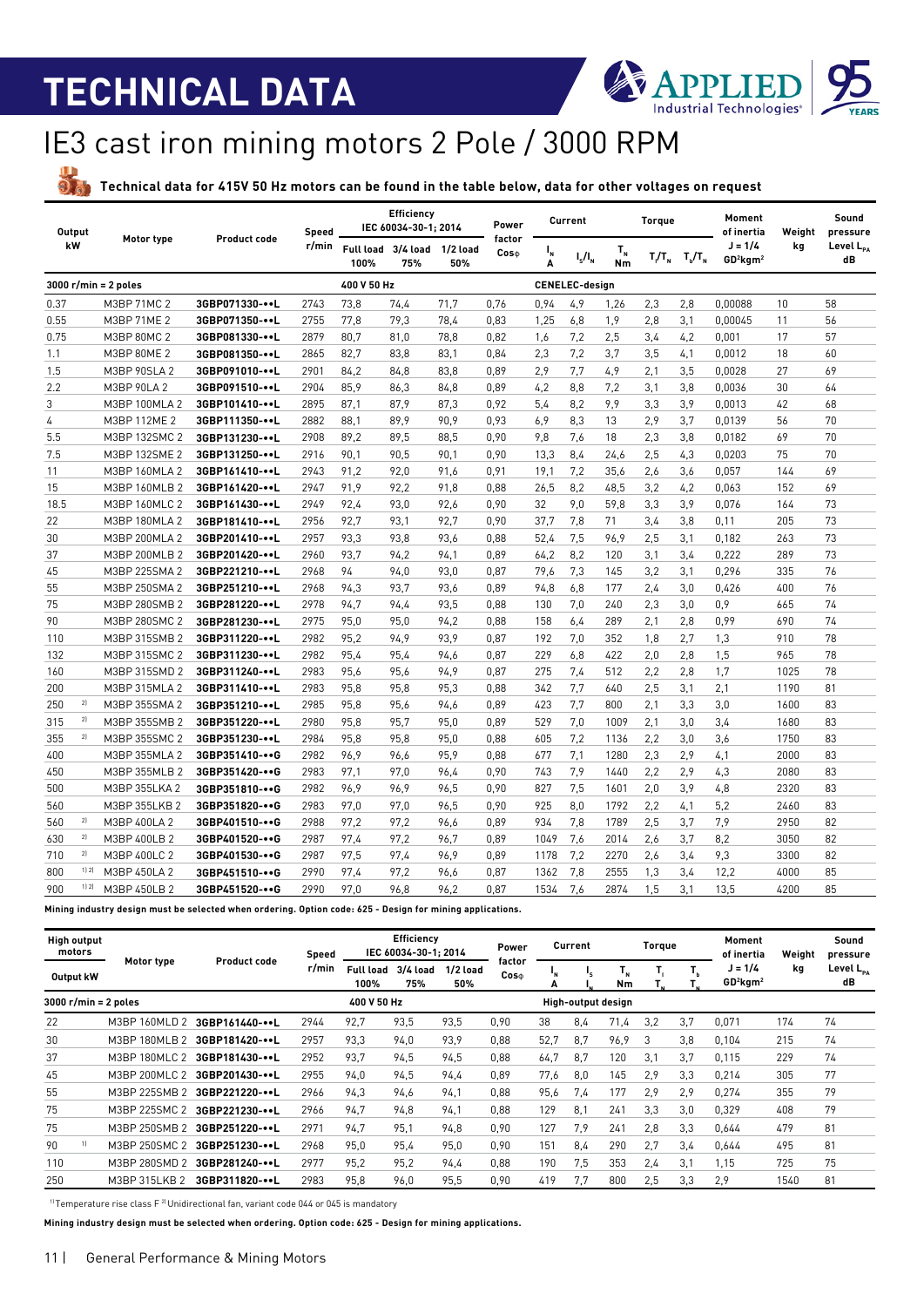$\frac{11}{20}$ 



### IE3 cast iron mining motors 4 Pole / 1500 RPM

**Technical data for 415V 50 Hz motors can be found in the table below, data for other voltages on request**

| <b>Output</b> |                             |                     | Speed |                            | Efficiency<br>IEC 60034-30-1; 2014 |                   | Power                      |         | Current               |               | <b>Torque</b>  |           | Moment<br>of inertia                          | Weight | Sound<br>pressure           |
|---------------|-----------------------------|---------------------|-------|----------------------------|------------------------------------|-------------------|----------------------------|---------|-----------------------|---------------|----------------|-----------|-----------------------------------------------|--------|-----------------------------|
| kW            | Motor type                  | <b>Product code</b> | r/min | Full load 3/4 load<br>100% | 75%                                | $1/2$ load<br>50% | factor<br>Cos <sub>Φ</sub> | ı'<br>A | $I_{s}/I_{N}$         | $T_{N}$<br>Nm | Т,/Т,          | $T_b/T_N$ | $J = 1/4$<br>GD <sup>2</sup> kgm <sup>2</sup> | kg     | Level L <sub>PA</sub><br>dB |
|               | 1500 $r/min = 4$ poles      |                     |       | 400 V 50 Hz                |                                    |                   |                            |         | <b>CENELEC-design</b> |               |                |           |                                               |        |                             |
| 0.25          | M3BP 71MD 4                 | 3GBP072340-••L      | 1416  | 73,5                       | 75,1                               | 73,8              | 0,80                       | 0,6     | 4,8                   | 1,68          | $\overline{2}$ | 2,6       | 0,0009                                        | 11     | 45                          |
| 0.37          | M3BP 71MLE 4                | 3GBP072450-••L      | 1432  | 77,3                       | 77,4                               | 74,5              | 0.76                       | 0.9     | 5,8                   | 2,46          | 2,7            | 3,3       | 0,00122                                       | 15     | 45                          |
| 0.55          | M3BP 80MLC 4                | 3GBP082430-••L      | 1444  | 80.8                       | 81,6                               | 80,1              | 0.80                       | 1,2     | 6,7                   | 4             | 3,0            | 3,5       | 0,0028                                        | 20     | 45                          |
| 0.75          | M3BP 80MLE 4                | 3GBP082450-••L      | 1448  | 82.5                       | 82,5                               | 80.1              | 0.78                       | 1.7     | 7,4                   | 4.9           | 3,5            | 4,0       | 0,0033                                        | 22     | 50                          |
| 1.1           | M3BP 90LA 4                 | 3GBP092510-••L      | 1443  | 84,1                       | 84,6                               | 83,5              | 0,76                       | 2,4     | 5,2                   | 7,3           | 3,4            | 4,2       | 0,0049                                        | 28     | 56                          |
| 1.5           | M3BP 90LB 4                 | 3GBP092520-••L      | 1445  | 85,3                       | 85,0                               | 82,6              | 0,77                       | 3,3     | 5,7                   | 9.9           | 3,8            | 4,6       | 0,0067                                        | 32     | 56                          |
| 2.2           | M3BP 100LA 4                | 3GBP102510-••L      | 1448  | 86,7                       | 89,0                               | 86,1              | 0,81                       | 4,5     | 7,5                   | 14            | 2,3            | 3,6       | 0,0109                                        | 38     | 56                          |
| 3             | M3BP 100MLB 4               | 3GBP102420-••L      | 1444  | 87.7                       | 88,4                               | 87,6              | 0.81                       | 6.1     | 7,0                   | 19.8          | 3,3            | 4,1       | 0,0121                                        | 42     | 58                          |
| 4             | M3BP 112ME 4                | 3GBP112350-••L      | 1453  | 88,6                       | 88,9                               | 88,0              | 0,74                       | 8,9     | 7,8                   | 26            | 3,5            | 4,3       | 0,0188                                        | 52     | 59                          |
| 5.5           | M3BP 132SMB 4               | 3GBP132220-••L      | 1463  | 89,6                       | 89,8                               | 88.7              | 0,74                       | 11.9    | 7,6                   | 36            | 2,8            | 3,9       | 0,0295                                        | 68     | 70                          |
| 7.5           | M3BP 132SME 4               | 3GBP132250-••L      | 1462  | 90.4                       | 90,8                               | 90.2              | 0,76                       | 15,7    | 7.9                   | 49            | 3,0            | 4,0       | 0,0376                                        | 78     | 64                          |
| 11            | M3BP 160MLA 4               | 3GBP162410-••L      | 1477  | 91.4                       | 91,8                               | 91.1              | 0.82                       | 21,1    | 7,6                   | 71.3          | 2,6            | 3,3       | 0,11                                          | 160    | 61                          |
| 15            | M3BP 160MLB 4               | 3GBP162420-••L      | 1477  | 92.1                       | 92,4                               | 91.6              | 0.82                       | 28.5    | 8.2                   | 97            | 3,0            | 3,7       | 0.135                                         | 179    | 61                          |
| 18.5          | M3BP 180MLA 4               | 3GBP182410-••L      | 1481  | 92,6                       | 93,2                               | 92.9              | 0,83                       | 34.9    | 7,2                   | 119           | 2,8            | 3,0       | 0,219                                         | 215    | 60                          |
| 22            | M3BP 180MLB 4               | 3GBP182420-••L      | 1481  | 93                         | 93,5                               | 93,3              | 0,82                       | 41,4    | 6,5                   | 142           | 3,0            | 3,2       | 0,243                                         | 229    | 60                          |
| 30            | M3BP 200MLA 4               | 3GBP202410-••L      | 1483  | 93,6                       | 93,8                               | 93,4              | 0.84                       | 54,8    | 7,5                   | 193           | 2,7            | 3,2       | 0,385                                         | 292    | 63                          |
| 37            | M3BP 225SMA 4               | 3GBP222210-••L      | 1482  | 93.9                       | 94,1                               | 93,8              | 0.83                       | 68.9    | 7,2                   | 239           | 3,1            | 3,1       | 0,427                                         | 322    | 67                          |
| 45            | M3BP 225SMB 4               | 3GBP222220-••L      | 1482  | 94.2                       | 94,4                               | 94,0              | 0,84                       | 82,3    | 8,0                   | 290           | 3,2            | 3,5       | 0,525                                         | 357    | 66                          |
| 55            | M3BP 250SMA 4               | 3GBP252210-••L      | 1482  | 94,6                       | 94.7                               | 94,0              | 0,84                       | 100     | 7,1                   | 354           | 2.9            | 3,4       | 0,694                                         | 406    | 68                          |
| 75            | M3BP 280SMB 4               | 3GBP282220-••L      | 1485  | 95.0                       | 95,2                               | 94,8              | 0,86                       | 133     | 6,4                   | 483           | 2,3            | 2,8       | 1,38                                          | 645    | 75                          |
| 90            | M3BP 280SMC 4               | 3GBP282230-••L      | 1485  | 95.2                       | 95,5                               | 95,2              | 0.86                       | 158     | 7,1                   | 578           | 2,5            | 2,9       | 1,73                                          | 700    | 75                          |
| 110           | M3BP 315SMB 4               | 3GBP312220-••L      | 1489  | 95,4                       | 95,5                               | 94.9              | 0,84                       | 195     | 7,0                   | 705           | 2,1            | 3,0       | 2,43                                          | 930    | 71                          |
| 132           | M3BP 315SMC 4               | 3GBP312230-••L      | 1488  | 95,6                       | 95,9                               | 95,5              | 0,86                       | 231     | 6,7                   | 847           | 2,2            | 2,9       | 2,9                                           | 1000   | 71                          |
| 160           | M3BP 315SMD 4               | 3GBP312240-••L      | 1488  | 95,8                       | 96,0                               | 95,8              | 0.85                       | 282     | 6,9                   | 1026          | 2,2            | 3,0       | 3,2                                           | 1065   | 71                          |
| 200           | M3BP 315MLB 4               | 3GBP312420-••L      | 1487  | 96.0                       | 96,4                               | 96,4              | 0.86                       | 351     | 6.8                   | 1284          | 2.4            | 3,0       | 3,9                                           | 1220   | 74                          |
| 250           | M3BP 355SMA 4               | 3GBP352210-••L      | 1491  | 96,0                       | 96,0                               | 95,6              | 0,86                       | 435     | 6,4                   | 1601          | 2,1            | 2,9       | 5,9                                           | 1610   | 78                          |
| 315           | M3BP 355SMB 4               | 3GBP352220-••L      | 1491  | 96,0                       | 96,1                               | 95.7              | 0,85                       | 550     | 7,3                   | 2018          | 2,4            | 3,3       | 6,9                                           | 1780   | 78                          |
| 355           | M3BP 355SMC 4               | 3GBP352230-••L      | 1490  | 96,0                       | 96,2                               | 95,8              | 0,86                       | 616     | 6,3                   | 2273          | 2,3            | 2,8       | 7,2                                           | 1820   | 78                          |
| 400           | M3BP 355MLA 4               | 3GBP352410-••G      | 1489  | 96,3                       | 96,3                               | 95,9              | 0.85                       | 705     | 6,8                   | 2565          | 2,3            | 2,6       | 8,4                                           | 2140   | 78                          |
| 450           | M3BP 355MLB 4               | 3GBP352420-••G      | 1490  | 96,7                       | 96,7                               | 96,1              | 0,86                       | 780     | 6,9                   | 2884          | 2,3            | 2.9       | 8,4                                           | 2140   | 78                          |
| 500           | M3BP 355LKA 4               | 3GBP352810-••G      | 1490  | 97,0                       | 97,0                               | 96,5              | 0,86                       | 865     | 6,8                   | 3204          | 2,0            | 3,0       | 10                                            | 2500   | 78                          |
| 560           | <sup>11</sup> M3BP 355LKB 4 | 3GBP352820-••G      | 1490  | 96.9                       | 96.9                               | 96,5              | 0.85                       | 981     | 7,2                   | 3588          | 2,6            | 2,7       | 10,6                                          | 2600   | 78                          |
| 560           | <sup>11</sup> M3BP 400LA 4  | 3GBP402510-••G      | 1491  | 96.8                       | 96,8                               | 96,3              | 0.85                       | 982     | 7,4                   | 3586          | 2,4            | 2,8       | 15                                            | 3200   | 78                          |
| 630           | M3BP 400LB 4                | 3GBP402520-••G      | 1491  | 97,0                       | 97,0                               | 96,5              | 0,87                       | 1077    | 7,6                   | 4034          | 2,2            | 2.9       | 16                                            | 3300   | 78                          |
| 710           | <sup>11</sup> M3BP 400LC 4  | 3GBP402530-••G      | 1491  | 97.1                       | 97,1                               | 96.7              | 0,86                       | 1227    | 7,6                   | 4547          | 2,4            | 3,0       | 17                                            | 3400   | 78                          |
| 800           | M3BP 450LA 4                | 3GBP452510-••G      | 1491  | 96.9                       | 96.9                               | 96,4              | 0,86                       | 1396    | 7,0                   | 5121          | 1,3            | 2,8       | 23                                            | 4050   | 85                          |
| 900           | M3BP 450LB 4                | 3GBP452520-••G      | 1492  | 97.1                       | 97,0                               | 96,5              | 0.86                       | 1573    | 7,0                   | 5761          | 1,3            | 2,8       | 25                                            | 4350   | 85                          |
| 1<br>1000     | M3BP 450LC 4                | 3GBP452530-••G      | 1491  | 97.2                       | 97.2                               | 96.7              | 0.86                       | 1724    | 6.8                   | 6404          | 1.3            | 2.7       | 30                                            | 4700   | 85                          |

**Mining industry design must be selected when ordering. Option code: 625 - Design for mining applications.**

| High output<br>motors  |               |                | Speed |                          | <b>Efficiency</b><br>IEC 60034-30-1: 2014 |                 | Power                      |      | Current            |                             | Torque |     | Moment<br>of inertia                | Weight | Sound<br>pressure           |
|------------------------|---------------|----------------|-------|--------------------------|-------------------------------------------|-----------------|----------------------------|------|--------------------|-----------------------------|--------|-----|-------------------------------------|--------|-----------------------------|
| <b>Output kW</b>       | Motor type    | Product code   | r/min | <b>Full load</b><br>100% | 3/4 load<br>75%                           | 1/2<br>load 50% | factor<br>Cos <sub>Φ</sub> | 'н   |                    | ' <sub>N</sub><br><b>Nm</b> |        |     | $J = 1/4$<br>$GD2$ kgm <sup>2</sup> | kg     | Level L <sub>PA</sub><br>dB |
| 1500 $r/min = 4$ poles |               |                |       | 400 V 50 Hz              |                                           |                 |                            |      | High-output design |                             |        |     |                                     |        |                             |
| 18.5                   | M3BP 160MLC 4 | 3GBP162430-••L | 1473  | 92,6                     | 93.3                                      | 93.1            | 0,82                       | 35.7 | 8.3                | 120                         | 3.1    | 3.5 | 0.124                               | 180    | 67                          |
| 37                     | M3BP 200MLB 4 | 3GBP202420-••L | 1480  | 93.9                     | 94.8                                      | 94,8            | 0,82                       | 69.3 | 7.5                | 239                         | 2,8    | 2.9 | 0.362                               | 305    | 68                          |
| 55                     | M3BP 225SMC 4 | 3GBP222230-••L | 1478  | 94,6                     | 94.9                                      | 94,8            | 0.84                       | 99.9 | 7.7                | 355                         | 3.3    | 3.3 | 0.536                               | 391    | 71                          |
| 75                     | M3BP 250SMB 4 | 3GBP252220-••L | 1482  | 95,0                     | 95.4                                      | 95,0            | 0.84                       | 135  | 7.9                | 483                         | 3.3    | 3.5 | 0.941                               | 464    | 73                          |
| 110                    | M3BP 280SMD 4 | 3GBP282240-••L | 1486  | 95,4                     | 95,7                                      | 95,3            | 0.85                       | 196  | 7,3                | 707                         | 2.7    | 3.0 | 1.95                                | 750    | 76                          |
| 132                    | M3BP 280MLA 4 | 3GBP282410-••L | 1483  | 95.6                     | 95.9                                      | 95.7            | 0.86                       | 232  | 7,0                | 849                         | 2.7    | 2.8 | 2.3                                 | 840    | 75                          |
| 160                    | M3BP 280MLB 4 | 3GBP282420-••L | 1484  | 95,8                     | 96,0                                      | 95,8            | 0.86                       | 280  | 7.4                | 1029                        | 2.9    | 2.9 | 2.5                                 | 890    | 75                          |
| 250                    | M3BP 315LKA 4 | 3GBP312810-••L | 1488  | 96,0                     | 96,3                                      | 96.1            | 0.85                       | 442  | 6.9                | 1604                        | 2.5    | 3.2 | 4.4                                 | 1410   | 78                          |
| 280                    | M3BP 315LKB 4 | 3GBP312820-••L | 1488  | 96,0                     | 96,2                                      | 96,0            | 0.86                       | 490  | 7.8                | 1797                        | 2.7    | 3.1 | 5                                   | 1520   | 78                          |
| 315                    | M3BP 315LKC 4 | 3GBP312830-••L | 1489  | 96,0                     | 96,1                                      | 95,8            | 0,85                       | 557  | 8,3                | 2020                        | 3,0    | 3,3 | 5,5                                 | 1600   | 78                          |

1) Temperature rise class F. **Mining industry design must be selected when ordering. Option code: 625 - Design for mining applications.**

12 | General Performance & Mining Motors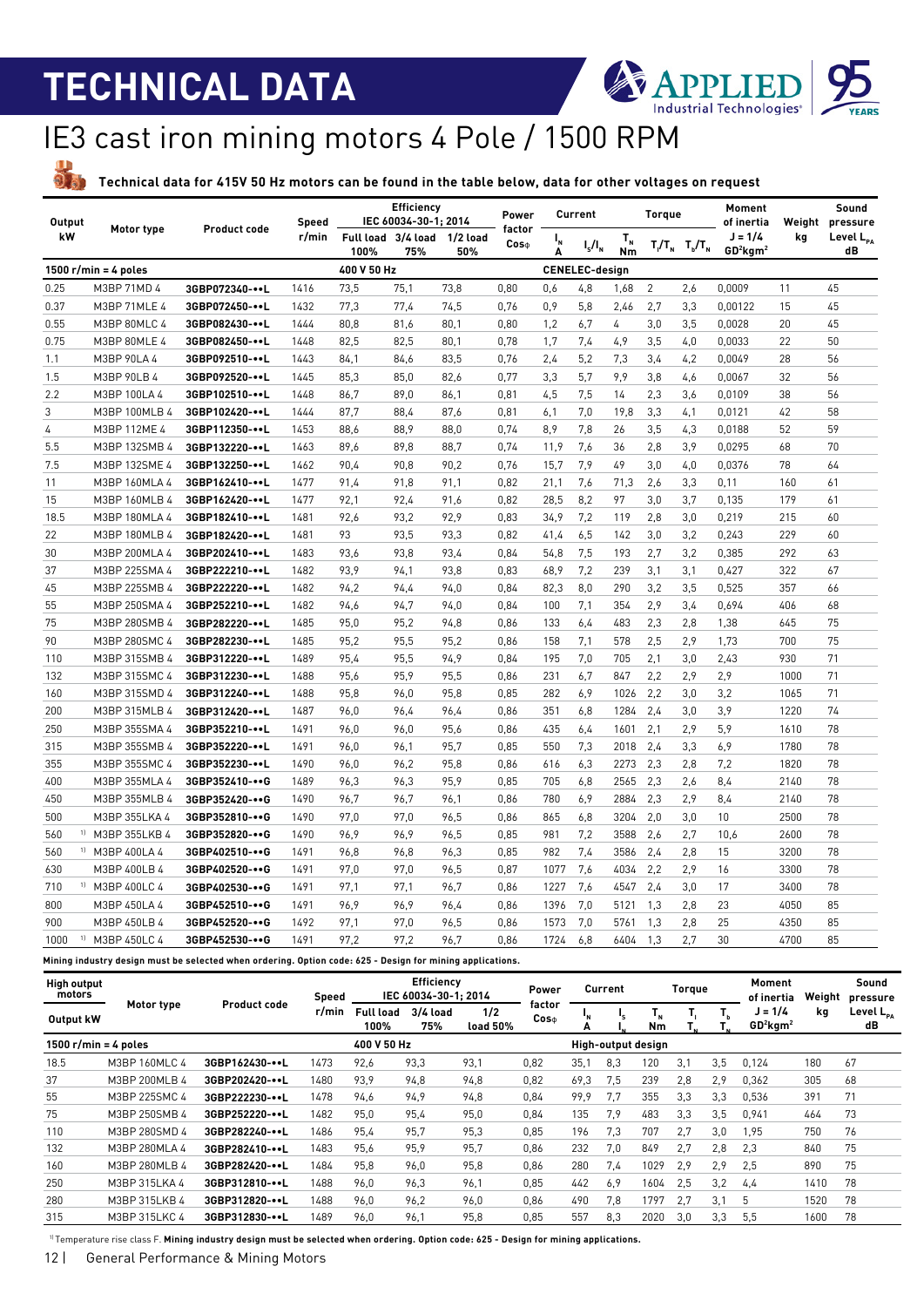

### IE3 cast iron mining motors 6 Pole / 1000 RPM

 $\frac{11}{20}$ **Technical data for 415V 50 Hz motors can be found in the table below, data for other voltages on request**

| <b>Output</b>                |               |                     | Speed |                                   | Efficiency<br>IEC 60034-30-1; 2014        |                          | Power         |                                | Current               |               | <b>Torque</b> |                                                                                                                                     | Moment<br>of inertia                          | Weight | Sound<br>pressure           |
|------------------------------|---------------|---------------------|-------|-----------------------------------|-------------------------------------------|--------------------------|---------------|--------------------------------|-----------------------|---------------|---------------|-------------------------------------------------------------------------------------------------------------------------------------|-----------------------------------------------|--------|-----------------------------|
| kW                           | Motor type    | <b>Product code</b> | r/min | <b>Full load</b><br>100%          | 75%                                       | 3/4 load 1/2 load<br>50% | factor<br>Cos | $\mathsf{I}_{\mathsf{N}}$<br>A | $I_{s}/I_{N}$         | $T_{N}$<br>Nm |               | $T_{\scriptscriptstyle\parallel}/T_{\scriptscriptstyle\parallel}$ $T_{\scriptscriptstyle\parallel}/T_{\scriptscriptstyle\parallel}$ | $J = 1/4$<br>GD <sup>2</sup> kgm <sup>2</sup> | kg     | Level L <sub>PA</sub><br>dB |
| 1000 $r/min = 6$ poles       |               |                     |       | 400 V 50 Hz                       |                                           |                          |               |                                | <b>CENELEC-design</b> |               |               |                                                                                                                                     |                                               |        |                             |
| 0.18                         | M3BP 71ME 6   | 3GBP073350-••L      | 887   | 63,9                              | 64,2                                      | 59.7                     | 0,74          | 0,57                           | 3,2                   | 1,9           | 1,9           | 2,2                                                                                                                                 | 0,00091                                       | 10     | 45                          |
| 0.25                         | M3BP 80MB 6   | 3GBP083320-••L      | 942   | 68,6                              | 67,0                                      | 61,7                     | 0,61          | 0,82                           | 4,8                   | 2,5           | 2,7           | 2,9                                                                                                                                 | 0,0019                                        | 14     | 47                          |
| 0.37                         | M3BP 80MC 6   | 3GBP083330-••L      | 936   | 73.5                              | 73,9                                      | 71.1                     | 0.67          | 1,06                           | 5,1                   | 3,8           | 2.6           | 2.9                                                                                                                                 | 0.0028                                        | 16     | 50                          |
| 0.55                         | M3BP 80ME 6   | 3GBP083350-••L      | 933   | 77,2                              | 77.9                                      | 75.9                     | 0,68          | 1,52                           | 5,0                   | 5,6           | 2,7           | 2.9                                                                                                                                 | 0,0035                                        | 18     | 47                          |
| 0.75                         | M3BP 90SLD 6  | 3GBP093040-••L      | 940   | 78.9                              | 80,3                                      | 79.2                     | 0,75          | 1,8                            | 4,4                   | 7,6           | 2.1           | 2.8                                                                                                                                 | 0,0056                                        | 29     | 44                          |
| 1.1                          | M3BP 90LF 6   | 3GBP093560-••L      | 944   | 81,0                              | 81,7                                      | 80,1                     | 0,75          | 2,6                            | 4.7                   | 11,1          | 2,1           | 2,8                                                                                                                                 | 0,0068                                        | 33     | 44                          |
| 1.5                          | M3BP 100MLB 6 | 3GBP103420-••L      | 960   | 82,5                              | 82,5                                      | 80,1                     | 0,68          | 3,8                            | 5,4                   | 14,9          | 2,7           | 3,4                                                                                                                                 | 0,012                                         | 41     | 49                          |
| 2.2                          | M3BP 112MJ 6  | 3GBP113390-••L      | 962   | 84,3                              | 85,5                                      | 84,7                     | 0,68          | 5.3                            | 4,2                   | 21,8          | 1,4           | 2,3                                                                                                                                 | 0.0196                                        | 53     | 66                          |
| 3                            | M3BP 132SMB 6 | 3GBP133220-••L      | 973   | 85,6                              | 85,1                                      | 82.9                     | 0,62          | 8                              | 6,6                   | 29,2          | 2,7           | 3,8                                                                                                                                 | 0,0355                                        | 75     | 57                          |
| $\overline{4}$               | M3BP 132SMF 6 | 3GBP133260-••L      | 971   | 86.8                              | 86,5                                      | 84.7                     | 0.62          | 10.7                           | 6.6                   | 39            | 2.7           | 3.8                                                                                                                                 | 0,0416                                        | 82     | 57                          |
| 5.5                          | M3BP 132SMJ 6 | 3GBP133290-••L      | 966   | 88,0                              | 89,1                                      | 88,9                     | 0,73          | 12,3                           | 4,2                   | 54            | 1,7           | 2,7                                                                                                                                 | 0,0408                                        | 81     | 57                          |
| 7.5                          | M3BP 160MLA 6 | 3GBP163410-••L      | 975   | 89,1                              | 90,0                                      | 90,0                     | 0,77          | 15,7                           | 5,7                   | 73,2          | 1,4           | 3,0                                                                                                                                 | 0,089                                         | 146    | 59                          |
| 11                           | M3BP 160MLB 6 | 3GBP163420-••L      | 975   | 90.3                              | 91.1                                      | 91.1                     | 0,78          | 22,5                           | 6.4                   | 108           | 1,6           | 3,1                                                                                                                                 | 0.138                                         | 180    | 64                          |
| 15                           | M3BP 180MLA 6 | 3GBP183410-••L      | 979   | 91,2                              | 91.9                                      | 91,6                     | 0,79          | 30,1                           | 5,2                   | 147           | 1,5           | 2,7                                                                                                                                 | 0,212                                         | 212    | 63                          |
| 18.5                         | M3BP 200MLA 6 | 3GBP203410-••L      | 989   | 91,7                              | 91,9                                      | 91,2                     | 0,82          | 35,2                           | 6,5                   | 179           | 2,2           | 3,2                                                                                                                                 | 0,496                                         | 272    | 59                          |
| 22                           | M3BP 200MLB 6 | 3GBP203420-••L      | 989   | 92,2                              | 92,4                                      | 91.4                     | 0,81          | 42,4                           | 7,3                   | 212           | 2,6           | 3,5                                                                                                                                 | 0,585                                         | 297    | 59                          |
| 30                           | M3BP 225SMA 6 | 3GBP223210-••L      | 988   | 92,9                              | 93,0                                      | 92,2                     | 0,77          | 60,4                           | 7,7                   | 291           | 2.9           | 3,6                                                                                                                                 | 0,724                                         | 349    | 63                          |
| 37                           | M3BP 250SMA 6 | 3GBP253210-••L      | 990   | 93,3                              | 93,7                                      | 93,5                     | 0,80          | 71,1                           | 6,5                   | 357           | 2,4           | 3,1                                                                                                                                 | 1,3                                           | 431    | 58                          |
| 45                           | M3BP 280SMB 6 | 3GBP283220-••L      | 991   | 93,7                              | 94,0                                      | 93,5                     | 0,84          | 82                             | 7,4                   | 433           | 2,7           | 3,0                                                                                                                                 | 1,87                                          | 645    | 72                          |
| 55                           | M3BP 280SMC 6 | 3GBP283230-••L      | 992   | 94,1                              | 94,3                                      | 93.8                     | 0.86          | 99                             | 7,5                   | 528           | 2,8           | 3.0                                                                                                                                 | 2,57                                          | 725    | 71                          |
| 75                           | M3BP 315SMB 6 | 3GBP313220-••L      | 994   | 94,6                              | 94.9                                      | 94,6                     | 0,84          | 136                            | 6,8                   | 720           | 1,8           | 2,6                                                                                                                                 | 4,1                                           | 930    | 75                          |
| 90                           | M3BP 315SMC 6 | 3GBP313230-••L      | 994   | 94.9                              | 95,1                                      | 94.7                     | 0.84          | 164                            | 7.2                   | 864           | 2.0           | 3,0                                                                                                                                 | 4,6                                           | 1000   | 76                          |
| 110                          | M3BP 315SMD 6 | 3GBP313240-••L      | 994   | 95,1                              | 95,3                                      | 95                       | 0,83          | 200                            | 7,3                   | 1056          | 2,2           | 3,1                                                                                                                                 | 4,9                                           | 1040   | 75                          |
| 132                          | M3BP 315MLB 6 | 3GBP313420-••L      | 995   | 95,4                              | 95,5                                      | 95,1                     | 0,82          | 242                            | 7,3                   | 1266          | 2,3           | 3,2                                                                                                                                 | 6,3                                           | 1200   | 72                          |
| 160                          | M3BP 355SMA 6 | 3GBP353210-••L      | 993   | 95,6                              | 95,8                                      | 95,6                     | 0,82          | 292                            | 6,7                   | 1538          | 2,5           | 2,6                                                                                                                                 | 7,9                                           | 1520   | 75                          |
| 200                          | M3BP 355SMB 6 | 3GBP353220-••L      | 993   | 95,8                              | 96,2                                      | 96.1                     | 0,82          | 365                            | 6,7                   | 1923          | 2,6           | 2,5                                                                                                                                 | 9,7                                           | 1680   | 75                          |
| 250                          | M3BP 355SMC 6 | 3GBP353230-••L      | 993   | 95.8                              | 96,1                                      | 95.8                     | 0.81          | 465                            | 7.7                   | 2404          | 3             | 3,1                                                                                                                                 | 11,3                                          | 1820   | 75                          |
| 315                          | M3BP 355MLB 6 | 3GBP353420-••L      | 993   | 95,8                              | 96,1                                      | 96,0                     | 0,83          | 571                            | 6,8                   | 3029          | 2,6           | 3,2                                                                                                                                 | 13,5                                          | 2180   | 76                          |
| 355                          | M3BP 355LKA 6 | 3GBP353810-++L      | 993   | 95,8                              | 96,0                                      | 95,9                     | 0,81          | 653                            | 7,5                   | 3413          | 2,9           | 3,2                                                                                                                                 | 15,5                                          | 2500   | 76                          |
| 400                          | M3BP 355LKB 6 | 3GBP353820-••G      | 992   | 96,0                              | 96,0                                      | 95.5                     | 0,83          | 724                            | 7,2                   | 3850          | 2,6           | 2,6                                                                                                                                 | 16,5                                          | 2600   | 75                          |
| 400                          | M3BP 400LA 6  | 3GBP403510-••G      | 993   | 96,2                              | 96,2                                      | 95.6                     | 0,82          | 731                            | 7.1                   | 3846          | 2,3           | 2,7                                                                                                                                 | 17                                            | 2900   | 76                          |
| 450                          | M3BP 400LB 6  | 3GBP403520-••G      | 994   | 96.6                              | 96,6                                      | 96.1                     | 0.82          | 819                            | 7.4                   | 4323          | 2.4           | 2.8                                                                                                                                 | 20.5                                          | 3150   | 76                          |
| 500                          | M3BP 400LC 6  | 3GBP403530-••G      | 993   | 96,6                              | 96,5                                      | 96,1                     | 0,83          | 891                            | 7,2                   | 4809          | 2,5           | 2,7                                                                                                                                 | 22                                            | 3300   | 76                          |
| 560                          | M3BP 400LD 6  | 3GBP403540-••G      | 993   | 96,9                              | 96,9                                      | 96.4                     | 0,85          | 984                            | 7,4                   | 5386          | 2,4           | 2,8                                                                                                                                 | 24                                            | 3400   | 77                          |
| 630                          | M3BP 450LA 6  | 3GBP453510-••G      | 994   | 96,7                              | 96.7                                      | 96,3                     | 0,84          | 1127                           | 6,5                   | 6053          | 1,1           | 2,5                                                                                                                                 | 31                                            | 4150   | 81                          |
| 710                          | M3BP 450LB 6  | 3GBP453520-••G      | 995   | 96,9                              | 97,0                                      | 96,5                     | 0,85          | 1244                           | 7,0                   | 6814          | 1,3           | 2.5                                                                                                                                 | 37                                            | 4500   | 81                          |
| 800<br>1]                    | M3BP 450LC 6  | 3GBP453530-••G      | 995   | 96.9                              | 96,9                                      | 96.4                     | 0.84          | 1415                           | 7,2                   | 7677          | 1,3           | 2,7                                                                                                                                 | 41                                            | 4800   | 81                          |
| <b>High output</b><br>motors |               |                     | Speed |                                   | <b>Efficiency</b><br>IEC 60034-30-1; 2014 |                          | Power         |                                | Current               |               | <b>Torque</b> |                                                                                                                                     | Moment<br>of inertia                          |        | Sound<br>Weight pressure    |
|                              | Motor type    | <b>Product code</b> |       | r/min Full load 3/6 load 1/2 load |                                           |                          | factor        |                                | л.                    | т.            | Τ.            | T                                                                                                                                   | $1 - 1/k$                                     | ka     | ا امعه ا                    |

| Output kW              | Motor type    | Product code   | r/min | <b>Full load</b><br>100% | 75%  | 3/4 load 1/2 load<br>50% | factor<br>Cos⊕ |      |                    | ' N<br><b>Nm</b> |     |     | $J = 1/4$<br>$GD^2$ kgm $^2$ | kg   | Level $L_{\rm{pa}}$<br>dB |
|------------------------|---------------|----------------|-------|--------------------------|------|--------------------------|----------------|------|--------------------|------------------|-----|-----|------------------------------|------|---------------------------|
| 1000 $r/min = 6$ poles |               |                |       | 400 V 50 Hz              |      |                          |                |      | High-output design |                  |     |     |                              |      |                           |
| 18.5                   | M3BP 180MLB 6 | 3GBP183420-••L | 980   | 91.7                     | 92,5 | 92.0                     | 0.75           | 38,8 | 6.4                | 180              | 2.1 | 3.1 | 0.22                         | 219  | 65                        |
| 37                     | M3BP 225SMB 6 | 3GBP223220-••L | 985   | 93,3                     | 93,7 | 93.4                     | 0.80           | 71.5 | 7.0                | 359              | 2.7 | 3.0 | 0.813                        | 382  | 68                        |
| 45                     | M3BP 250SMB 6 | 3GBP253220-••L | 991   | 93.7                     | 94.1 | 93.6                     | 0.81           | 85,5 | 7.6                | 434              | 2.9 | 3.3 | .5                           | 465  | 68                        |
| 55                     | M3BP 250SMC 6 | 3GBP253230-••L | 989   | 94,1                     | 94.7 | 94.5                     | 0.80           | 105  | 7,1                | 531              | 3.0 | 3.1 | .49                          | 466  | 68                        |
| 75                     | M3BP 280SMD 6 | 3GBP283240-••L | 991   | 94.6                     | 94.9 | 94.5                     | 0.85           | 135  | 7.6                | 723              | 2.8 | 3.0 | 3                            | 740  | 73                        |
| 160                    | M3BP 315LKA 6 | 3GBP313810-••L | 994   | 95,6                     | 95,8 | 95,4                     | 0.81           | 298  | 7.5                | 1535             | 2.2 | 3.1 | 7.3                          | 1410 | 76                        |
| 180                    | M3BP 315LKB 6 | 3GBP313820-••L | 994   | 95.8                     | 95,9 | 95.4                     | 0,82           | 331  | 7.6                | 1729             | 2.3 | 3.1 | 8.3                          | 1520 | 76                        |
| 200                    | M3BP 315LKC 6 | 3GBP313830-••L | 993   | 95,8                     | 96.1 | 95,8                     | 0,82           | 367  | 7.0                | 1923             | 2.2 | 2,8 | 9,2                          | 1600 | 76                        |

1) Temperature rise class F

**Mining industry design must be selected when ordering. Option code: 625 - Design for mining applications.**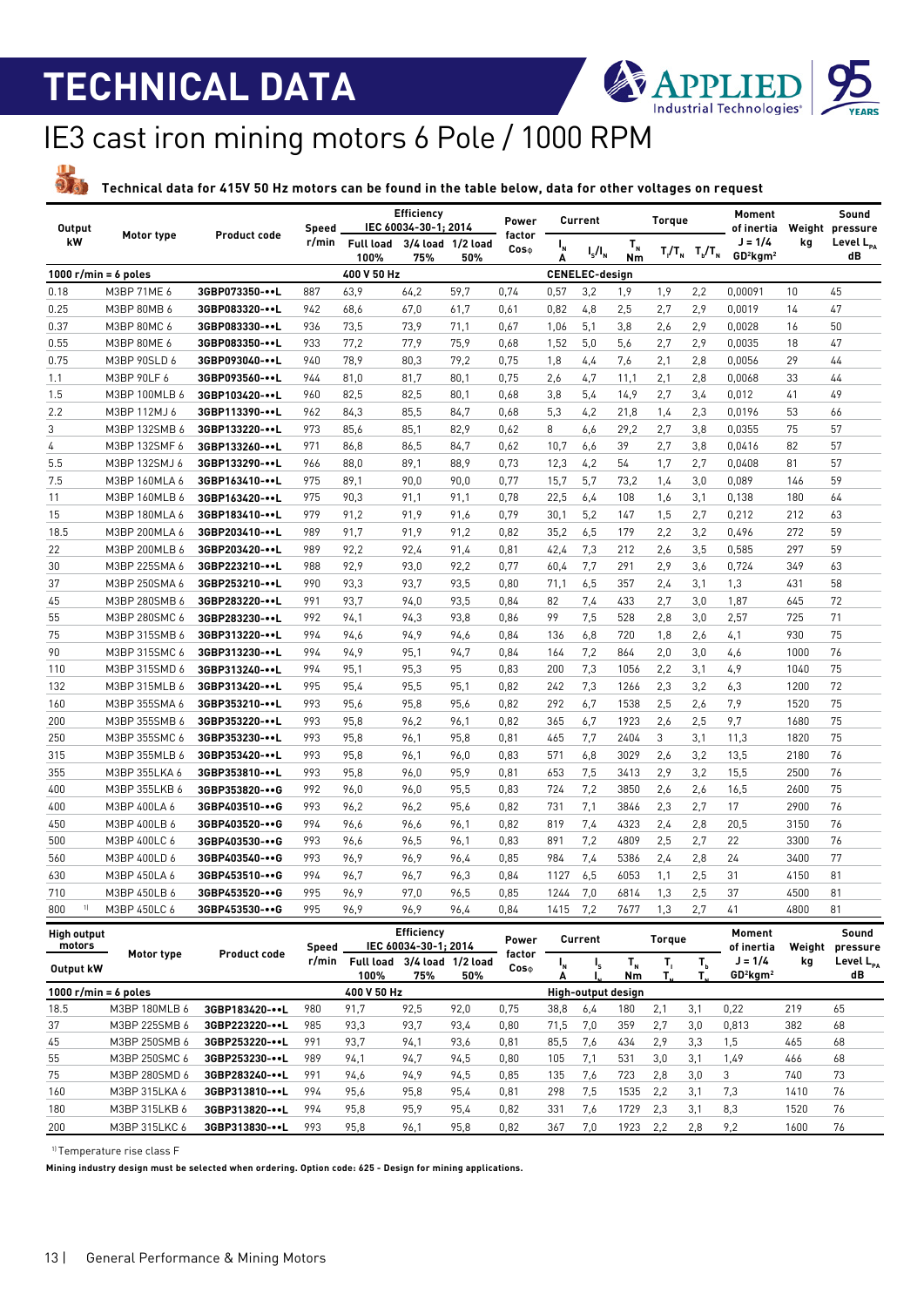

### IE3 cast iron mining motors 3000 RPM

Variant codes specify additional options and features to the standard motor. The desired features are listed as three-digit variant codes in the motor order. Note also that there are variants that cannot be used together. The most common variant codes are listed here. For further information see Process performance motors catalogue. Most of the variant codes apply to IE2 and IE3 motors. However, confirm the availability of variants for IE3 motors with your ABB sales office before making an order.

|     |                                                                                      |    |    |    |                                                     | <b>Frame size</b> |  |  |  |  |  |
|-----|--------------------------------------------------------------------------------------|----|----|----|-----------------------------------------------------|-------------------|--|--|--|--|--|
|     | <b>Code/Variants</b>                                                                 | 71 | 80 | 90 | 100 112 132 160 180 200 225 250 280 315 355 400 450 |                   |  |  |  |  |  |
|     | Administration                                                                       |    |    |    |                                                     |                   |  |  |  |  |  |
|     | 530 Two-year extension on standard warranty                                          |    |    |    |                                                     |                   |  |  |  |  |  |
|     | 533 Wooden sea freight packing                                                       |    |    |    |                                                     |                   |  |  |  |  |  |
|     | <b>Bearings and Lubrication</b>                                                      |    |    |    |                                                     |                   |  |  |  |  |  |
| 036 | Transport lock for bearings.                                                         |    |    |    |                                                     |                   |  |  |  |  |  |
| 037 | Roller bearing at D-end.                                                             |    |    |    |                                                     |                   |  |  |  |  |  |
| 130 | Pt100 3-wire in bearings.                                                            |    |    |    |                                                     |                   |  |  |  |  |  |
| 797 | Stainless steel SPM nipples                                                          |    |    |    |                                                     |                   |  |  |  |  |  |
|     | 798 Stainless steel grease nipples                                                   |    |    |    |                                                     |                   |  |  |  |  |  |
|     | <b>Branch standard designs</b>                                                       |    |    |    |                                                     |                   |  |  |  |  |  |
|     | 209 Non-standard voltage or frequency, (special winding).                            |    |    |    |                                                     |                   |  |  |  |  |  |
| 425 | Corrosion protected stator and rotor core.                                           |    |    |    |                                                     |                   |  |  |  |  |  |
|     | <b>Cooling system</b>                                                                |    |    |    |                                                     |                   |  |  |  |  |  |
|     | 075 Cooling method IC418 (without fan).                                              |    |    |    |                                                     |                   |  |  |  |  |  |
| 183 | Separate motor cooling (fan axial, N-end).                                           |    |    |    |                                                     |                   |  |  |  |  |  |
|     | 514 Separate motor cooling (fan on top)                                              |    |    |    |                                                     |                   |  |  |  |  |  |
|     |                                                                                      |    |    |    |                                                     |                   |  |  |  |  |  |
|     | Coupling                                                                             |    |    |    |                                                     |                   |  |  |  |  |  |
|     | 035 Assembly of customer supplied coupling-half.                                     |    |    |    |                                                     |                   |  |  |  |  |  |
|     | <b>Documentation</b>                                                                 |    |    |    |                                                     |                   |  |  |  |  |  |
| 141 | Binding 2D main dimension drawing.                                                   |    |    |    |                                                     |                   |  |  |  |  |  |
|     | <b>Heating elements</b>                                                              |    |    |    |                                                     |                   |  |  |  |  |  |
| 450 | Heating element, 100-120 V                                                           |    |    |    |                                                     |                   |  |  |  |  |  |
| 451 | Heating element, 200 - 240 V                                                         |    |    |    |                                                     |                   |  |  |  |  |  |
|     | Insulation system                                                                    |    |    |    |                                                     |                   |  |  |  |  |  |
|     | 014 Winding insulation class H.                                                      |    |    |    |                                                     |                   |  |  |  |  |  |
| 405 | Special winding insulation for frequency converter supply.                           |    |    |    |                                                     |                   |  |  |  |  |  |
| 406 | Winding insulation for supply $\rightarrow$ 690 $\leftarrow$ = 1000 volts            |    |    |    |                                                     |                   |  |  |  |  |  |
|     | <b>Mounting arrangements</b>                                                         |    |    |    |                                                     |                   |  |  |  |  |  |
|     | 009 IM 2001 foot/flange mounted, IEC flange, from IM 1001 (B35 from B3).             |    |    |    |                                                     |                   |  |  |  |  |  |
|     | <b>Noise reduction</b>                                                               |    |    |    |                                                     |                   |  |  |  |  |  |
| 055 | Noise reduction cover for foot mounted motor                                         |    |    |    |                                                     |                   |  |  |  |  |  |
|     | <b>Painting</b>                                                                      |    |    |    |                                                     |                   |  |  |  |  |  |
| 114 | Special paint color, standard grade                                                  |    |    |    |                                                     |                   |  |  |  |  |  |
| 711 | Painting system C5-M very high, acc. to ISO 12944-2:1998                             |    |    |    |                                                     |                   |  |  |  |  |  |
| 754 | Painting system C5M acc. to ISO 12944-2:1998                                         |    |    |    |                                                     |                   |  |  |  |  |  |
|     | <b>Protection</b>                                                                    |    |    |    |                                                     |                   |  |  |  |  |  |
|     | 005 Protective roof.                                                                 |    |    |    |                                                     |                   |  |  |  |  |  |
|     | <b>Rating &amp; instruction plates</b>                                               |    |    |    |                                                     |                   |  |  |  |  |  |
|     | 002 Restamping voltage, frequency and output, continuous duty.                       |    |    |    |                                                     |                   |  |  |  |  |  |
| 126 | Tag plate                                                                            |    |    |    |                                                     |                   |  |  |  |  |  |
| 135 | Mounting of additional identification plate, stainless.                              |    |    |    |                                                     |                   |  |  |  |  |  |
| 163 | Frequency converter rating plate. Rating data according to quotation.                |    |    |    |                                                     |                   |  |  |  |  |  |
|     | Shaft & rotor                                                                        |    |    |    |                                                     |                   |  |  |  |  |  |
| 069 | Two shaft extensions according to catalog drawings.                                  |    |    |    |                                                     |                   |  |  |  |  |  |
| 070 | Special shaft extension at D-End, standard shaft material                            |    |    |    |                                                     |                   |  |  |  |  |  |
|     | <b>Stator winding temperature sensors</b>                                            |    |    |    |                                                     |                   |  |  |  |  |  |
|     |                                                                                      |    |    |    |                                                     |                   |  |  |  |  |  |
| 437 | PTC - thermistors (3 in series), 170 °C, in stator winding                           |    |    |    |                                                     |                   |  |  |  |  |  |
| 441 | PTC - thermistors (3 in series, 130 °C & 3 in series, 150 °C), in stator winding     |    |    |    |                                                     |                   |  |  |  |  |  |
|     | 442 PTC - thermistors (3 in series, 150 °C & 3 in series, 170 °C), in stator winding |    |    |    |                                                     |                   |  |  |  |  |  |
| 503 | Pt100 3-wire in stator winding, 2 per phase                                          |    |    |    |                                                     |                   |  |  |  |  |  |
|     | <b>Terminal box</b>                                                                  |    |    |    |                                                     |                   |  |  |  |  |  |

 $\circ$  = Included as standard | ● = Available as option | - = Not applicable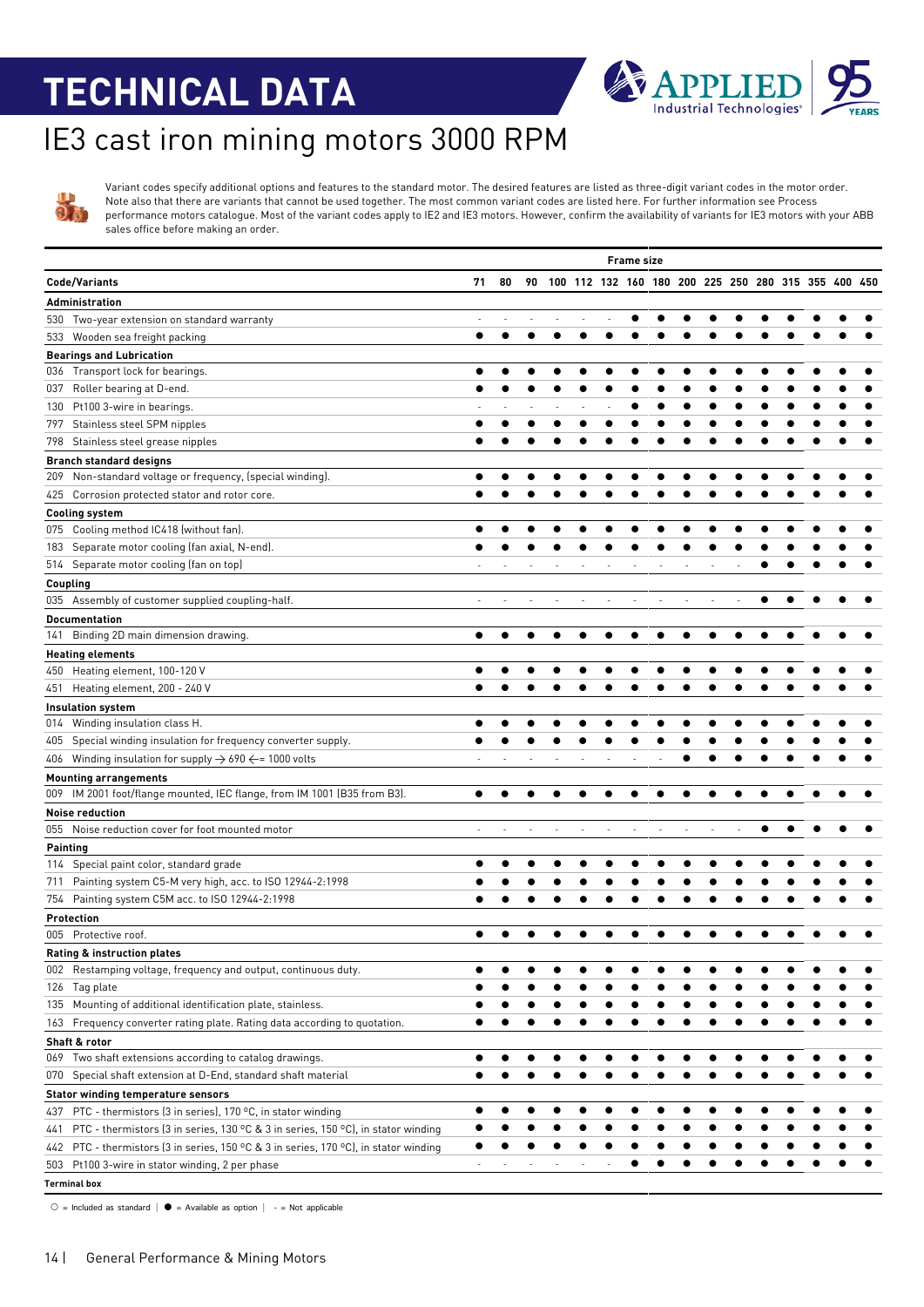|                |                                                                                                                                          |    |    |    |     |     | <b>Frame size</b> |   |         |         |   |                 |     |     |  |
|----------------|------------------------------------------------------------------------------------------------------------------------------------------|----|----|----|-----|-----|-------------------|---|---------|---------|---|-----------------|-----|-----|--|
|                | <b>Code/Variants</b>                                                                                                                     | 71 | 80 | 90 | 100 | 112 | 132 160 180       |   |         | 200 225 |   | 250 280 315 355 | 400 | 450 |  |
| 019            | Larger than standard terminal box.                                                                                                       |    |    |    |     |     |                   |   |         |         |   |                 |     |     |  |
| 021            | Terminal box LHS (seen from D-end).                                                                                                      |    |    |    |     |     |                   |   |         |         |   |                 |     |     |  |
| 022            | Cable entry LHS (seen from D-end).                                                                                                       |    |    |    |     |     |                   |   |         |         |   |                 |     |     |  |
| 180            | Terminal box RHS (seen from D-end).                                                                                                      |    |    |    |     |     |                   |   |         |         |   |                 |     |     |  |
| 380            | Separate terminal box for temperature detectors, std. material                                                                           |    |    |    |     |     |                   |   |         |         |   |                 |     |     |  |
| 418            | Separate terminal box for auxiliaries, standard material.                                                                                |    |    |    |     |     |                   |   |         |         |   |                 |     |     |  |
| 466            | Terminal box at N-end.                                                                                                                   |    |    |    |     |     |                   |   |         |         |   |                 |     |     |  |
| 468            | Cable entry from D-end.                                                                                                                  |    |    |    |     |     |                   |   |         |         |   |                 |     |     |  |
| 469            | Cable entry from N-end.                                                                                                                  |    |    |    |     |     |                   |   |         |         |   |                 |     |     |  |
| 567            | Separate terminal box material: cast Iron                                                                                                |    |    |    |     |     | Ω                 | Ω | $\circ$ | Ω       | Ω |                 |     |     |  |
| 568            | Separate terminal box for heating elements, std. material                                                                                |    |    |    |     |     |                   |   |         |         |   |                 |     |     |  |
| 746            | Stainless steel cable flange equipped with standard nickel plated brass cable<br>glands                                                  |    |    |    |     |     |                   |   |         |         |   |                 |     |     |  |
| <b>Testing</b> |                                                                                                                                          |    |    |    |     |     |                   |   |         |         |   |                 |     |     |  |
| 146            | Type test with report for one motor from specific delivery batch.                                                                        |    |    |    |     |     |                   |   |         |         |   |                 |     |     |  |
| 148            | Routine test report.                                                                                                                     |    |    |    |     |     |                   |   |         |         |   |                 |     |     |  |
| 149            | Test according to separate test specification.                                                                                           |    |    |    |     |     |                   |   |         |         |   |                 |     |     |  |
| 150            | Customer witnessed testing. Specify test procedure with other codes.                                                                     |    |    |    |     |     |                   |   |         |         |   |                 |     |     |  |
| 222            | Torque/speed curve, type test and multi-point load test with report for one<br>motor from specific delivery batch.                       |    |    |    |     |     |                   |   |         |         |   |                 |     |     |  |
|                | Variable speed drives                                                                                                                    |    |    |    |     |     |                   |   |         |         |   |                 |     |     |  |
| 181            | Rating plate with ABB standard loadability values for VSD operation. Other<br>auxiliaries for VSD operation to be selected as necessary. |    |    |    |     |     |                   |   |         |         |   |                 |     |     |  |
| 472            | 1024 pulse tacho (L&L 861007455-1024).                                                                                                   |    |    |    |     |     |                   |   |         |         |   |                 |     |     |  |
| 473            | 2048 pulse tacho (L&L 861007455-2048).                                                                                                   |    |    |    |     |     |                   |   |         |         |   |                 |     |     |  |
| 701            | Insulated bearing at N-end.                                                                                                              |    |    |    |     |     |                   |   |         |         |   |                 |     |     |  |
|                | 704 EMC cable entry.                                                                                                                     |    |    |    |     |     |                   |   |         |         |   |                 |     |     |  |

○ = Included as standard  $|$  ● = Available as option  $|$  - = Not applicable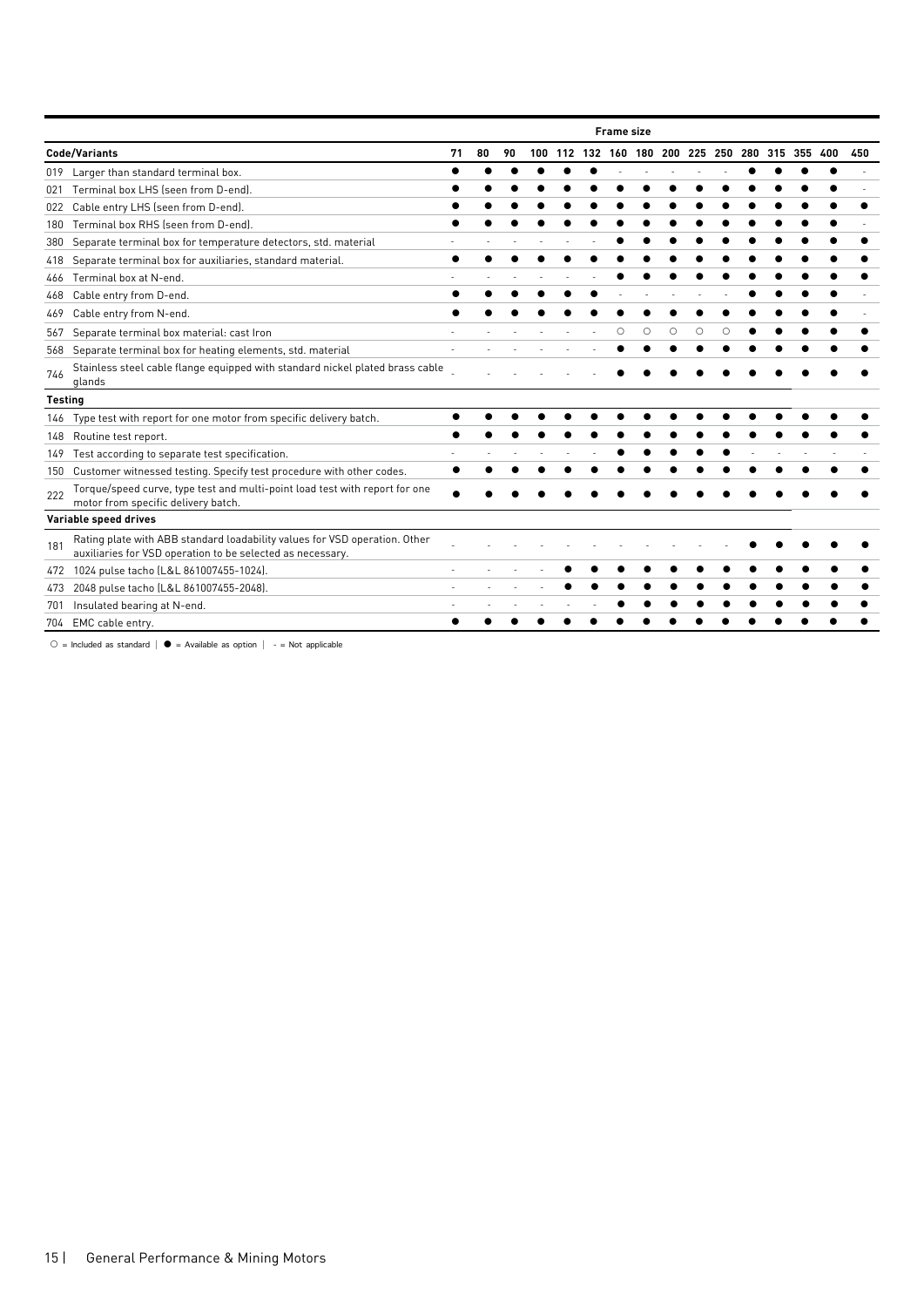# **DIMENSION DRAWING**



**St** Cast iron mining motors



Foot-mounted motor IM 1001, IM B3



Flange-mounted motor IM 3001, IM B5 Sizes 80 to 200 Sizes 225 to 450







Sizes 80 to 200

45°

| Motor              | 'n<br>poles    |     | GΔ<br>poles |       | F<br>poles |                  | F<br>poles |           | L max<br>poles |       | n              | ٨    | Β    | ÷Β,  | ١C   | HD                                     | к     | ١Н               | м    | ÷Ν   | P    | ÷۶               |
|--------------------|----------------|-----|-------------|-------|------------|------------------|------------|-----------|----------------|-------|----------------|------|------|------|------|----------------------------------------|-------|------------------|------|------|------|------------------|
| size               | $\mathbf{2}$   | 74  | :2          | 74    | :2         | <b>74</b>        | - 2        | <b>74</b> | 12             | 74    |                |      |      |      |      |                                        |       |                  |      |      |      |                  |
| 71M                | 14             | 14  | :16         | :16   | 5          | :5               | :30        | 30        | 264            | :264  | $\frac{1}{2}$  | 112  | :90  |      | :45  | 178                                    | :7    | :71              | 130  | 110  | 160  | ់10              |
| 71ML               | 14             | 14  | :16         | :16   | :5         | 15               | :30        | :30       | 1294           | 1294  | $\frac{1}{2}$  | 112  | -90  |      | :45  | 178                                    | :7    | $\frac{1}{2}$ 71 | 130  | 110  | :160 | 10               |
| 80M                | 19             | 19  | 21.5        | :21.5 | : 6        | :6               | :40        | :40       | :331           | 331   | $\frac{1}{2}$  | 125  | 100  |      | :50  | 194                                    | :10   | :80              | 165  | 130  | 200  | $\frac{1}{2}$    |
| 80ML               | 19             | 19  | 21.5        | 21.5  | :6         | 6                | :40        | 40        | :363           | 363   | :20            | 125  | 100  | 112  | 50   | 194                                    | 10    | :80              | 165  | 130  | 200  | $\frac{1}{2}$    |
| 90SL               | :24            | 24  | 27          | 27    | :8         | 8                | :50        | 50        | 356            | 356   | $\frac{1}{2}$  | :140 | 100  | 125  | :56  | 218                                    | 10    | :90              | 165  | 130  | 200  | $\frac{1}{2}$    |
| 90L                | 24             | 24  | 27          | :27   | :8         | 8                | 50         | 50        | 390            | :390  | $\frac{1}{2}$  | 140  | 100  | 125  | 56   | 218                                    | 10    | 90               | 165  | 130  | 200  | $\frac{1}{2}$    |
| 100L               | :28            | 28  | ։31         | :31   | :8         | :8               | : 60       | :60       | 381            | 381   | $\frac{1}{25}$ | 160  | 140  |      | : 63 | 247                                    | 12    | 100              | 215  | 180  | 250  | $\frac{1}{2}$ 15 |
| 100ML              | $\frac{1}{28}$ | 28  | :31         | 131   | :8         | 8                | :60        | 60        | 403            | 403   | :25            | 160  | 140  |      | :63  | 247                                    | 12    | 100              | 215  | 180  | 250  | $\frac{1}{2}$ 15 |
| 100LK              | 28             | 28  | :31         | :31   | 8          | ί8               | 60         | 60        | 435            | 435   | 25             | 160  | 140  | 160  | 63   | 247                                    | 12    | 100              | 215  | 180  | 250  | $\frac{1}{2}$ 15 |
| $112^{11}$         | 28             | 28  | ։31         | :31   | :8         | :8               | :60        | 60        | 403            | 403   | :25            | 190  | 140  |      | :70  | 259                                    | :12   | 112              | :215 | 180  | 250  | 15               |
| $112^{12}$         | 28             | 28  | ։31         | ։31   | :8         | $\mathbf{g}$     | :60        | 60        | 442            | 442   | 25             | 190  | 140  |      | :70  | 258                                    | 12    | 112              | :215 | 180  | 250  | $\frac{1}{2}$ 15 |
| 132                | 38             | 38  | :41         | 41    | :10        | $\frac{1}{2}$ 10 | :80        | 80        | :532           | :532  | 30             | :216 | 140  | 178  | 89   | 300                                    | 12    | 132              | 265  | :230 | :300 | 15               |
| $160^{13}$         | 42             | 42  | 45          | :45   | 12         | 12               | 110        | 110       | :584           | :584  | :45            | :254 | 1210 | 254  | 108  | 421                                    | :14.5 | 160              | 300  | 250  | 350  | 19               |
| 160 <sup>(4)</sup> | 42             | 42  | 45          | 45    | 12         | 12               | 110        | 110       | :681           | :681  | :45            | 254  | 1210 | 254  | 108  | 421                                    | :14.5 | 160              | :300 | 1250 | 350  | $\frac{1}{2}$ 19 |
| 180                | :48            | 48  | :51.5       | :51.5 | :14        | :14              | 110        | 110       | :726           | :726  | .50            | 279  | :241 | :279 | 121  | 461                                    | 14.5  | 180              | :300 | :250 | 350  | $\frac{1}{2}$ 19 |
| 200                | 55             | 55  | :59         | :59   | :16        | 16               | 110        | 110       | 821            | 821   | :70            | 318  | 1267 | 305  | 133  | 528                                    | 18.5  | 1200             | 350  | 300  | 400  | $\frac{1}{2}$ 19 |
| 225                | 55             | 60  | 59          | 64    | :16        | $\frac{1}{2}$ 18 | 110        | 140       | :849           | 879   | :80            | 356  | :286 | 311  | 149  | 573                                    | 18.5  | 225              | 400  | 350  | 450  | $\frac{1}{2}$ 19 |
| 250                | 60             | 65  | :64         | :69   | 18         | :18              | :140       | 140       | :884           | :884  | :90            | :406 | 311  | 349  | 168  | 626                                    | 24    | 250              | 500  | 450  | 550  | $\frac{1}{2}$ 19 |
| 280SM              | : 65           | :75 | :69         | .79.5 | ਂ 18       | $\frac{1}{2}$    | :140       | 140       | 1088           | 1088  | 100            | :457 | 368  | :419 | 190  | $.762^{15}$                            | 24    | 280              | :500 | :450 | 550  | ∄18              |
| 280ML              | :65            | 75  | 69          | :79.5 | ਂ 18       | $\frac{1}{2}$    | 140        | 140       | 1189           | :1189 | 100            | :457 | 1419 | :457 | 190  | :762 <sup>15</sup> / 785 <sup>16</sup> | 24    | 280              | 500  | :450 | 550  | ਂ 18             |
| 315SM              | :65            | :75 | 69          | 85    | :18        | 22               | 140        | 170       | 1174           | 1204  | 115            | 508  | :406 | .457 | 216  | 8526                                   | 28    | 315              | 600  | :550 | :660 | :23              |
| 315ML              | :65            | 75  | 69          | 95    | :18        | .25              | 140        | 170       | 1285           | 1315  | 115            | :508 | 1457 | 508  | :216 | 8526                                   | :28   | 1315             | :600 | 550  | 660  | :23              |

 $1)$  IE2 2) IE3

 $3$  IE2: MLA, MLB 2 and 8, MLC 2. IE3: MLA 2 only

4) IE2: MLB 4-6, MLC 4-8, MLD, MLE. IE3: all others

5) Terminal box 210

6) Terminal box 370

7) Terminal box 750

8) Terminal box 1200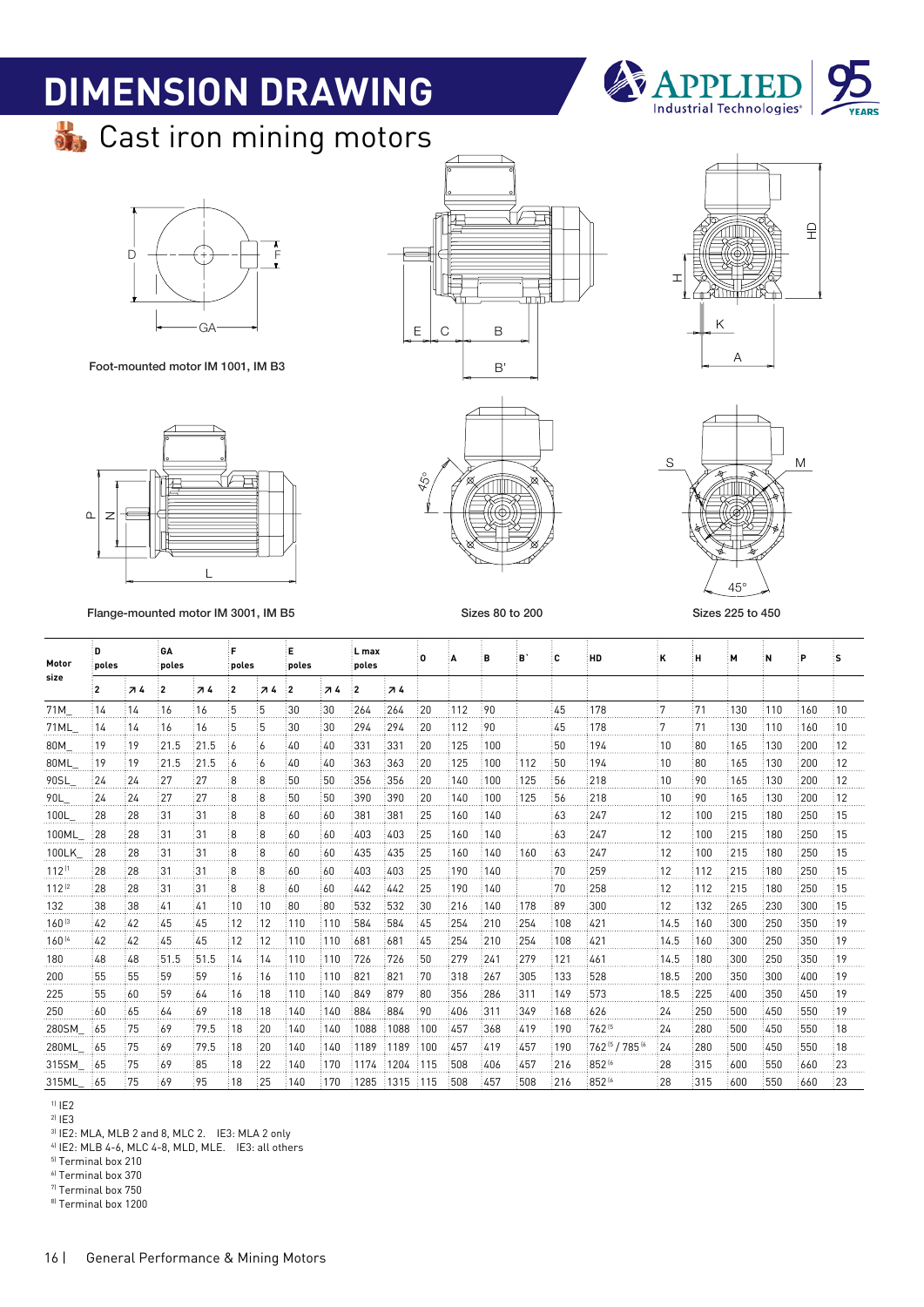### **OTHER APPLICATIONS**



Product/ Offering **Benefits and features** Suggested applications



**IEC Stainless steel motors for food and beverage industry**

Withstands extreme washdown conditions - easy to clean, Hl food grade grease used to avoid food contamination and maximize food safety. Encapsulated windings ensure longer lifetime in humid conditions.

Applications in harsh industries like meat, poultry, fish, dairy, beverage and basically wherever high food safety is essential.



**Synchronous reluctance motor-drive packages**

Synchronous reluctance motor-drive packages provide the advantages of permanent magnet motors together with the cost-efficiency, simplicity and service-friendliness of an induction motor.

#### **Two packages available:** The High Output SynRM package

• Powerful, yet highly compact motor with up to two frame sizes smaller than conventional induction motor without compromising efficiency.

• Lighter and smaller motors enable cost effective machine designs

#### The IE4 Super Premium Efficiency SynRM package

• Energy losses reduced by up to 40% compared to IE2 efficiency class

• Interchangeable with IE2 induction motor without costly mechanical modifications

Suitable for a wide range of applications such as pumps, fans, compressors, extruders, conveyors and mixers.

#### **Motors for special applications**

High speed motors Motors for high ambient temperatures Roller table motors Permanent magnet motors Water cooled motors

Safe bearing working conditions, state of the art insulation system, maximum tailoring possibilities and good interchangeability.

Motors for a wide range of applications aimed to profitably grow the business of our customers in the process industry.